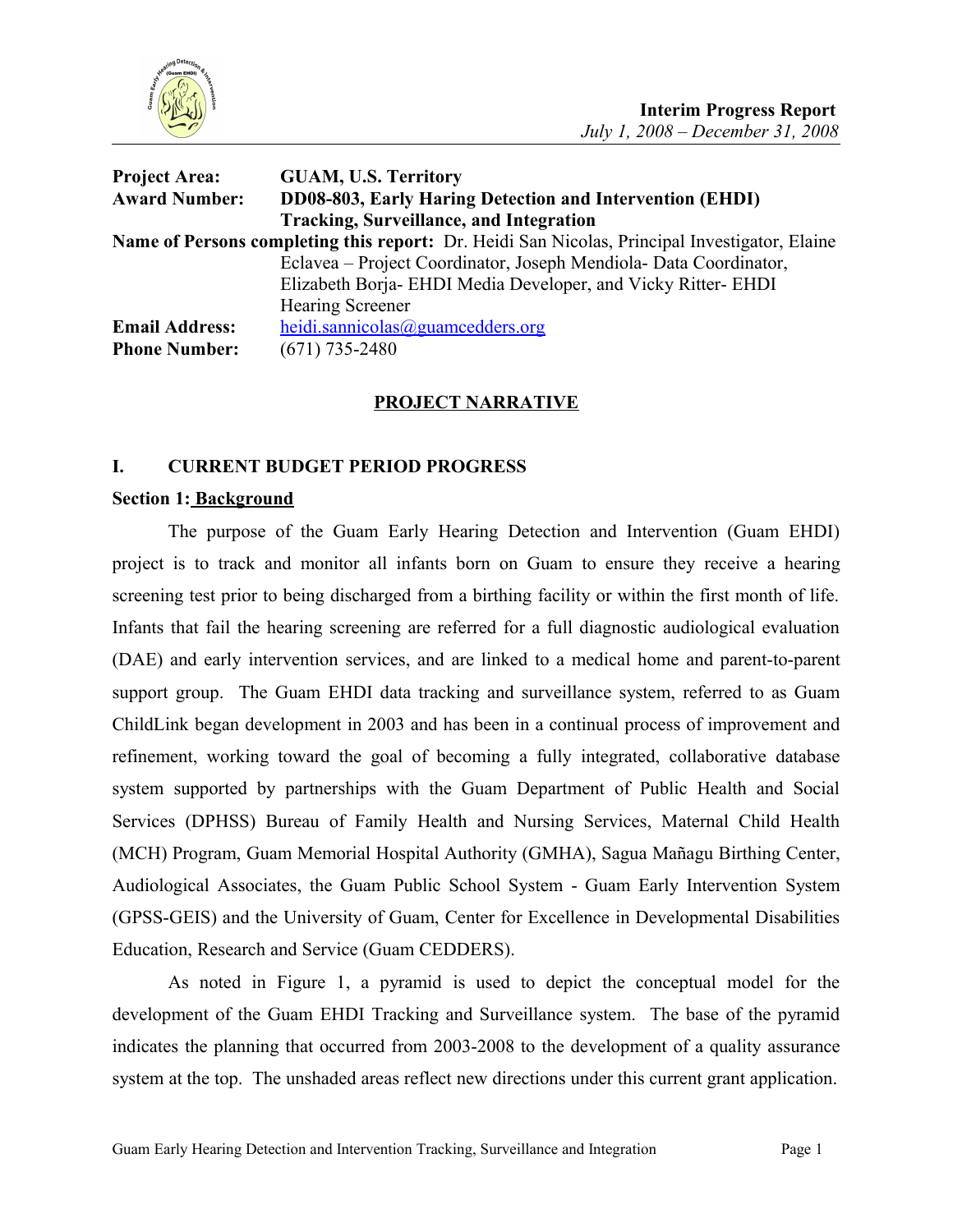



#### Figure 1: Conceptual Model of Guam ChildLink Development

Guam ChildLink continues to collect initial and follow-up hearing screening data from the GMHA and Sagua Mañagu Birthing Center. Data on infants found with potential hearing loss are tracked and monitored to ensure timely DAE and referral to the early intervention program. Currently, the Guam EHDI Project does not receive or report any data from the U.S. Naval Hospital (USNH). A major focus of this grant cycle continues to be on data management to support the following: 1) Ensuring no duplication of data occur particularly between the birthing sites, Sagua Mañagu and GMHA. Sagua Mañagu is a birthing center that does not accommodate infants with any level of medical complications or risks. High risk babies are transferred to GMHA. In this transfer hearing screening may be overlooked and / or duplication may occur; (2) Expanding of data fields collected at each level, especially by early intervention services to improve comprehensive services and timely follow-up to infants with hearing loss and their families; (3) Reducing lost to follow-up and improve the tracking of late on-set through Guam ChildLink; (4) Developing and piloting electronic linkages with the Medical Home using data fields relevant and needed; (5) Interfacing with the birth certificate process and other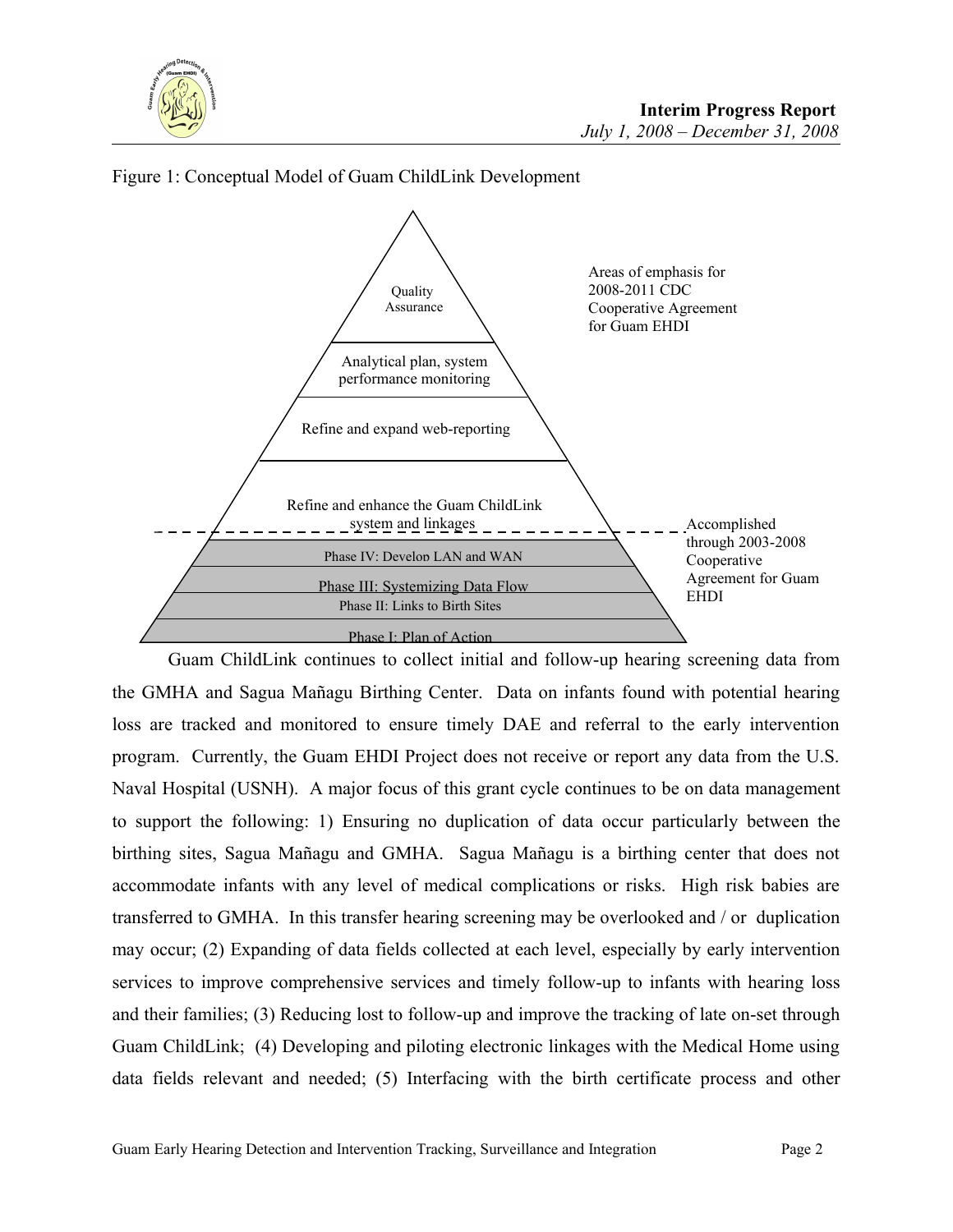

reporting sources to ensure tracking of all infants born on Guam; (6) Expanding data fields for parent-to-parent support systems; (7) Expanding and refinement of various types of reports relevant to needs and issues for national reporting on Guam and to continue developing new inquires and trend analyses to expand the usefulness of the tracking system.

This interim report will describe the progress of the Guam EHDI program goals, objectives, and activities between July 1, 2008 to December 31, 2008. A narrative scale of met, in progress, or unmet is provided for each project goal, followed by a description of progress made, and status of all objectives and activities relevant to Year 1.

#### **Section 2: Goals, Objectives, and Activities**

# **GOAL 1: Guam EHDI will enhance and improve methods to accurately identify, match, and collect unduplicated individual identifiable data and secure web reporting.**

**OBJECTIVE 1.1:** Enhance Guam ChildLink through the expansion of data fields relevant to the needs for Guam, by conducting data file analysis of all infants identified with hearing loss to determine if infants were identified and provided services within appropriate timelines and to identify gaps in services.

## **PROGRESS:**

Guam is in progress with this objective. The accuracy of the data in Guam ChildLink continues to be monitored through the implementation of the following methods: 1) On a monthly basis, the Data Coordinator prints out data reports and verifies accuracy to ensure there are no duplicate files. 2) The office technician cross-checks data using the hard copy of the hearing screening results from the birthing sites to ensure accuracy of data that were electronically transmitted into Guam ChildLink. 3) If there are discrepancies with the data, the Data Coordinator will review the files and make the necessary corrections into Guam ChildLink. 4) Each agency is linked to the Guam EHDI server through a virtual private network. Once connected to the Guam EHDI server, they are linked to the Guam ChildLink system via a remote desktop connection. There are firewalls in place before gaining access into the Guam EHDI server.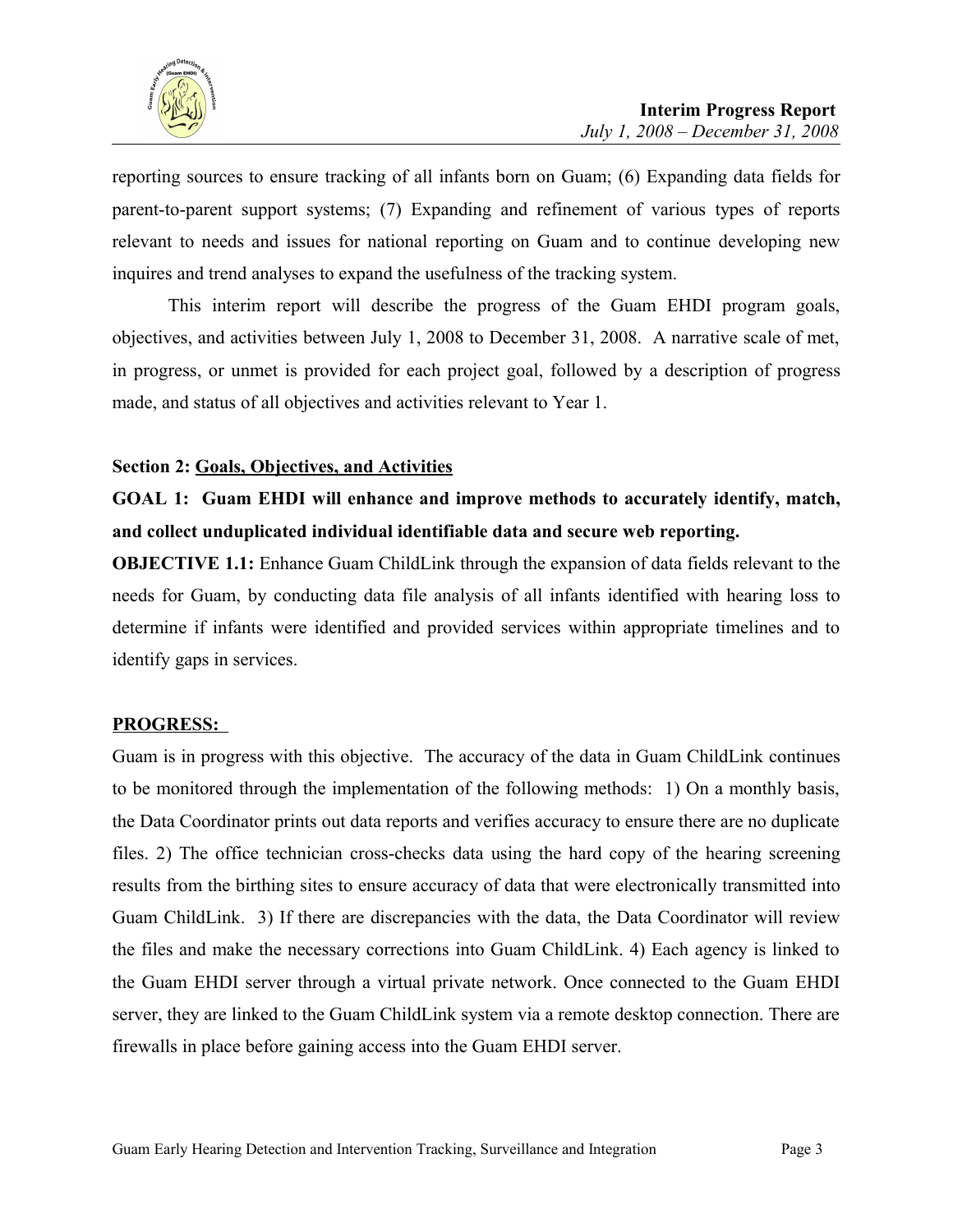

*Activity 1.1.1. The Project Coordinator and Data Coordinator will extract and analyze all cases of infants born in 2008, identified with hearing loss in 2008.* 

*Activity 1.1.2. Based on the data file analysis results, Guam EHDI will enhance and improve Guam ChildLink by making the necessary technical modifications needed.*

## **Activity Updates:**

Progress continues to be made on Activities1.1.1 and 1.1.2. Upon analysis of cases, additional user fields, reports, and interactive lists have been added to the Guam ChildLink in order to provide detailed information. For example, a user specific report was created for Sagua Mañagu to monitor aggregate data of infants from initial screening to diagnostic audiological evaluation (DAE).

**OBJECTIVE 1.2:** Troubleshoot the electronic linkages at the birthing sites to ensure precise transfer of data, no duplications, and secure electronic reporting by conducting quarterly reviews to ensure quality performance and continue negotiations with U. S. Naval Hospital for data reporting.

## **PROGRESS:**

There are 3 birthing sites on Guam: 1) GMHA, civilian hospital; 2) Sagua Mañagu Birthing Center; and 3) U.S. Naval Hospital (USNH) military hospital. The GMHA electronically uploads data of all babies born and the results of the hearing screening to the Guam EHDI server on a weekly basis. This file is reviewed and cross checked by the off-island consultant to ensure accuracy of the uploaded files. If there are errors in the files, the Hospital Information Technology Administrator at GMHA is notified and the necessary changes are made to those files. If and when the file is complete, it is translated and uploaded into the Guam ChildLink. Sagua Mañagu Birthing Center links directly into the Guam EHDI server and inputs infant data directly into Guam ChildLink. Records are verified with hard copies by the office technician. Significant progress has been made under these activities. USNH averages around 400 births a year, however, does not provide data of infants screened to the Guam EHDI Project. The USNH early intervention program also known as the Education, Development, and Intervention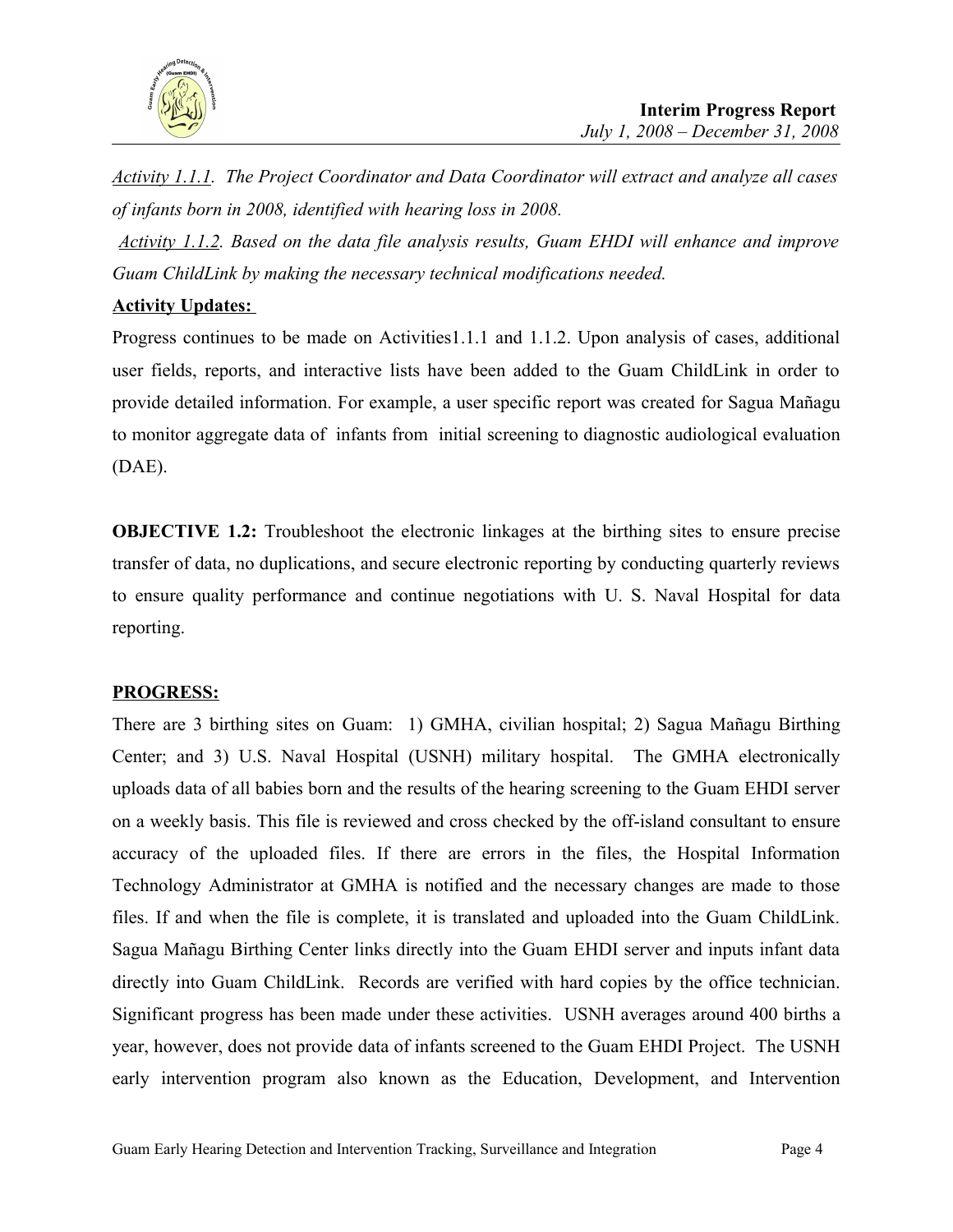

Services (EDIS) program are members of the Guam EHDI Advisory Committee and have requested for a meeting with the new USNH Commander to discuss the possibility of participating in the Guam EHDI Project.

*Activity 1.2.1. The off-island consultant working with the Data Coordinator will conduct test runs to troubleshoot the electronic linkages and security systems between all sites and Guam ChildLink.* 

*Activity 1.2.2. Using the information from the test runs, the off-island consultant and the Data Coordinator will resolve any technical difficulties or issues uncovered to improve information accuracy, ensure no duplication, and to continue system upgrades.* 

## **Activity Updates:**

Progress continues on Activities 1.2.1 and 1.2.2. In addition to verification of the files uploaded from GMHA by the off-island consultant, the Data Coordinator conducts a bi-weekly data review to ensure the information transmitted from both birthing sites are accurate and there are no duplications. Hard copy data received is matched with infant data electronically transmitted. There are a few cases where infant data was not transferred electronically, and this is captured via verification of infant medical record number, infant name, and/or date of birth. At these instances, the Data Coordinator inputs infant data based on hard copy information. One probable cause for this lack of infant data to be electronically transmitted may be due to the screener at GMHA not inputting hearing screening information in the GMHA database, which resulted in no record for that child to be transmitted.

**OBJECTIVE 1.3:** By the end of Year 1, review and revise the Guam ChildLink technical manual in collaboration with all stakeholders.

#### **PROGRESS:**

Guam is in progress with this objective. With the ongoing refinement, expansion of the data fields, a transition to the new server, and the addition of a backup server to another facility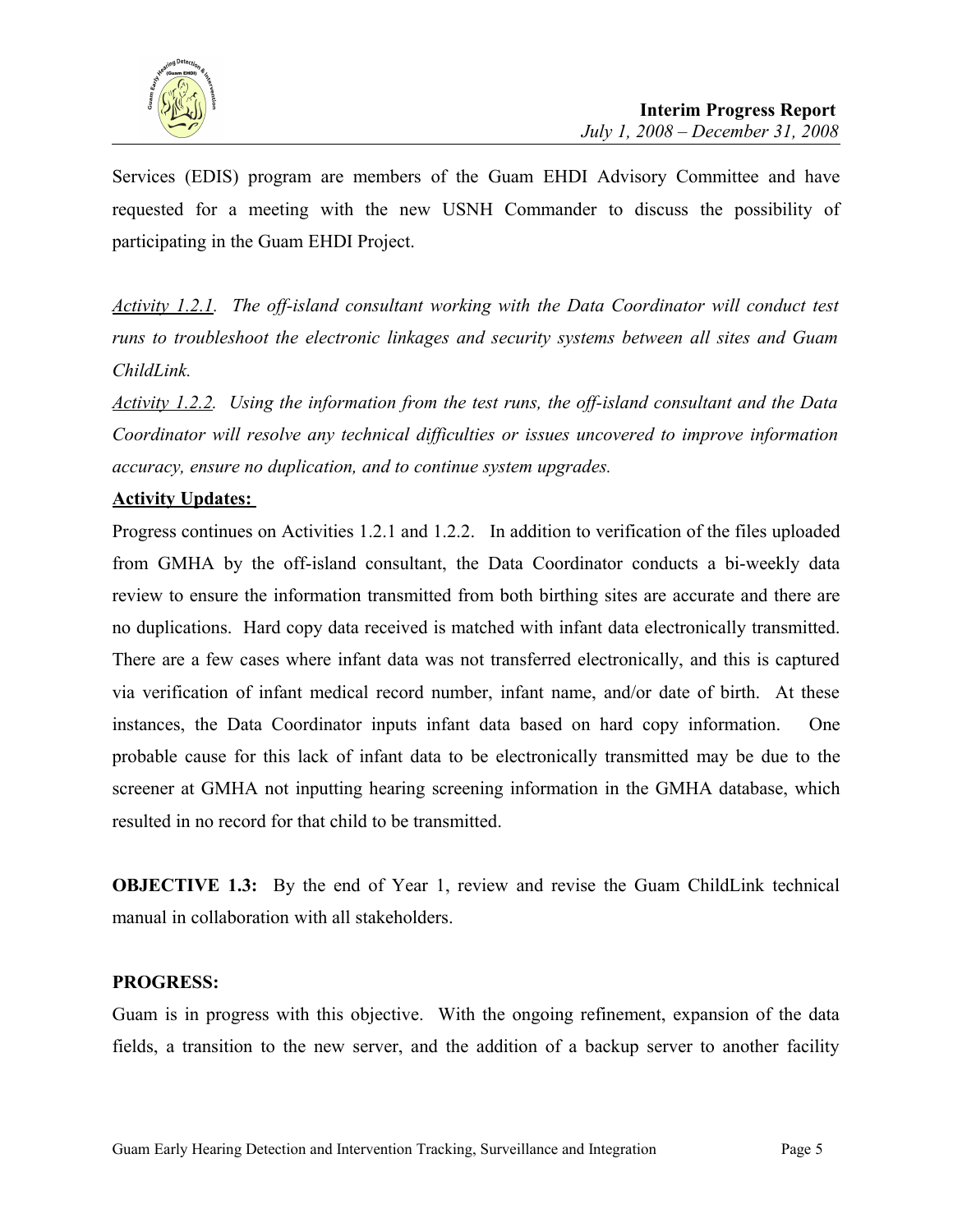

within the University campus, updates to the Guam ChildLink technical manual is in draft form and will be finalized upon completion of the transition to the new server.

*Activity 1.3.1. Local technical consultant in collaboration with Guam EHDI staff will review and revise the Guam ChildLink technical manual and ensure the manual reflects security systems in place, including how the system ensures all technical modifications meet HIPPA and FERPA requirements.* 

*Activity 1.3.2. The Project Director will insure that all sites electronically linked to Guam ChildLink, are given a copy of the developed technical manual.*

## **Activity Updates:**

Progress continues to be made on Activities 1.3.1 and 1.3.2. The Guam EHDI staff are familiar with the requirements of HIPPA and FERPA and are working on updating the draft manual to ensure all technical modifications needed are documented in the manual. The Data Coordinator provides training and support at least twice a month at the Sagua Mañagu Birthing Center. For GPSS-GEIS, training and support was provided to the GPSS-GEIS data clerk in establishing linkage with the Guam EHDI server. Copies of the Guam ChildLink user manual are provided as part of the training.

#### **Status of the GOAL 1:**

| $\sim$ $\sim$<br>$\mathbf{v}$<br>- | $\bf D\bf D\bf \Omega$<br>ſΝ<br>- N<br><b>UUD</b><br>---- | . |
|------------------------------------|-----------------------------------------------------------|---|

**GOAL 2: Guam EHDI will collaborate with reporting sources to develop Guam EHDI reporting protocol for all involved agencies in order to increase data sharing, integration, and linkage.**

**OBJECTIVE 2.1:** Amend existing Memorandum of Agreements (MOAs) each year as needed to document any collaborative modifications for data sharing integration and improved linkage. Other data sources on Guam include: DPHSS Metabolic Screening, GPSS Division of Special Education Child Find, DPHSS MCHB Children with Special Health Care Needs, Child Care Centers, GPSS Head Start, GPSS GEIS. Guam EHDI is also collaborating with the National Association for Public Health Statistics and Information System (NAPHSIS) to support DPHSS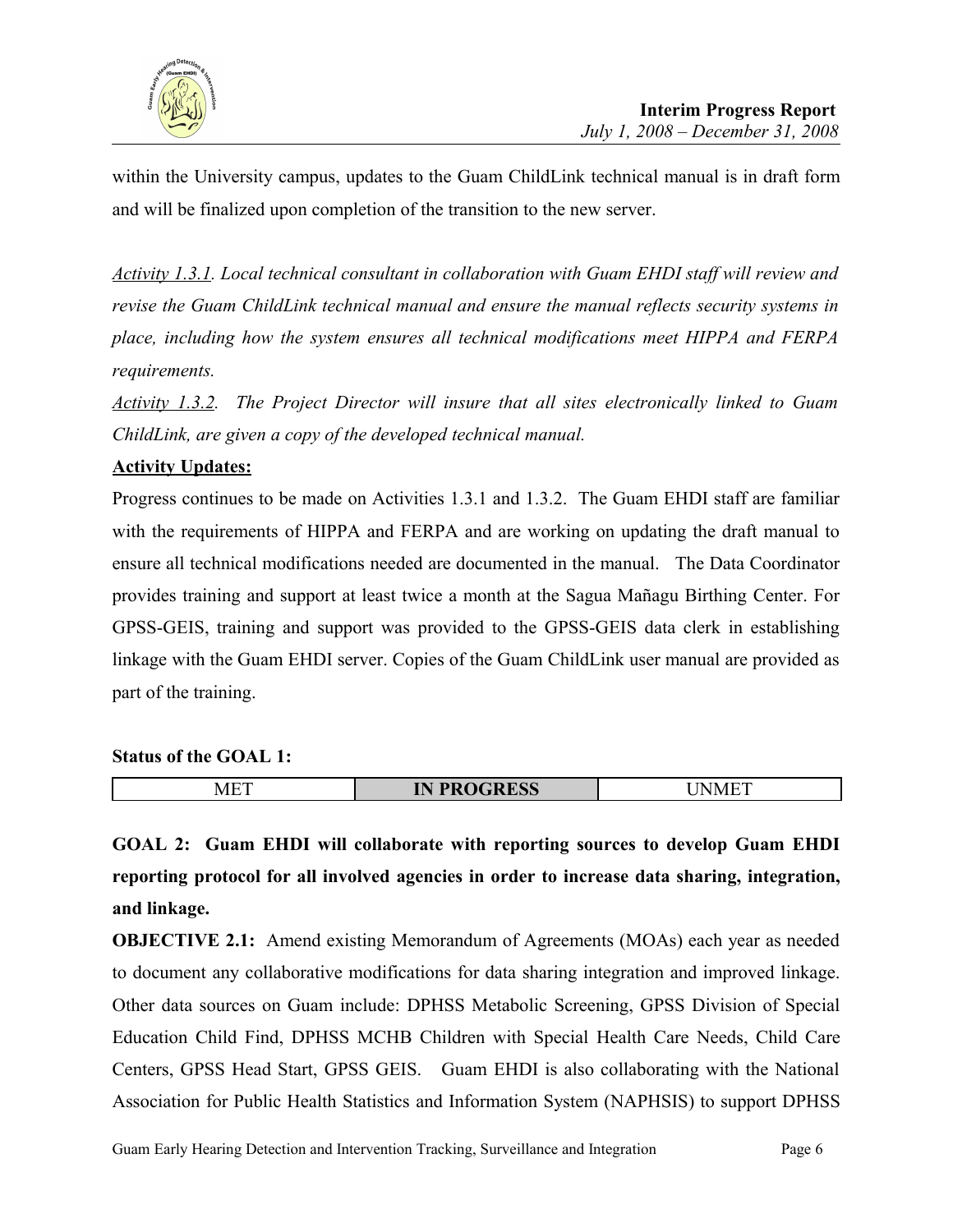

effort to move to an electronic birth certificate system and to explore the possibility of using a new linkage system called the State and Territory Exchange of Vital Events (STEVE) which will improve relevant data sharing integration and linkage.

#### **PROGRESS:**

Guam is in progress with this objective. The Guam EHDI staff is working with DPHSS and GPSS-GEIS to update the MOA to address data sharing issues and to expand the Guam ChildLink System. One of the activities under this grant period is to expand the Guam ChildLink data system to include data on metabolic screening. Several meetings were held with DPHSS MCH Administrators to discuss the expansion of Guam ChildLink to add the metabolic data fields. In May 2009, Mr. Quansheng Song, Guam EHDI's Off-island Consultant, will be on island to provide technical support in developing the metabolic data sets that align with the 12 disorders that DPHSS is currently collecting. In addition, DPHSS Central and Northern Community Health Centers currently have a computer system that provides them access to Guam ChildLink. In November 2008, the static IP address for the Guam EHDI server was changed by the local internet provider. All linkages previously established with the Guam EHDI server needed to be renewed with the new IP address. Currently, DPHSS still has a firewall blocking access to the new Guam EHDI server IP address, and work is ongoing with the Information Technology personnel at DPHSS to address this issue. DPHSS Southern Community Health Center is currently renovating the facility and linkage to Guam ChildLink will commence upon completion of the building renovation.

Guam EHDI staff continues to meet with GPSS-GEIS to address issues around sharing of data and the confidentially requirement of the Family Educational Rights and Privacy Act (FERPA) and Health Insurance Portability and Accountability Act (HIPAA). As a result of these meetings, a draft MOA has been completed and is currently being reviewed by GPSS-GEIS and it is anticipated to be signed by June 2009.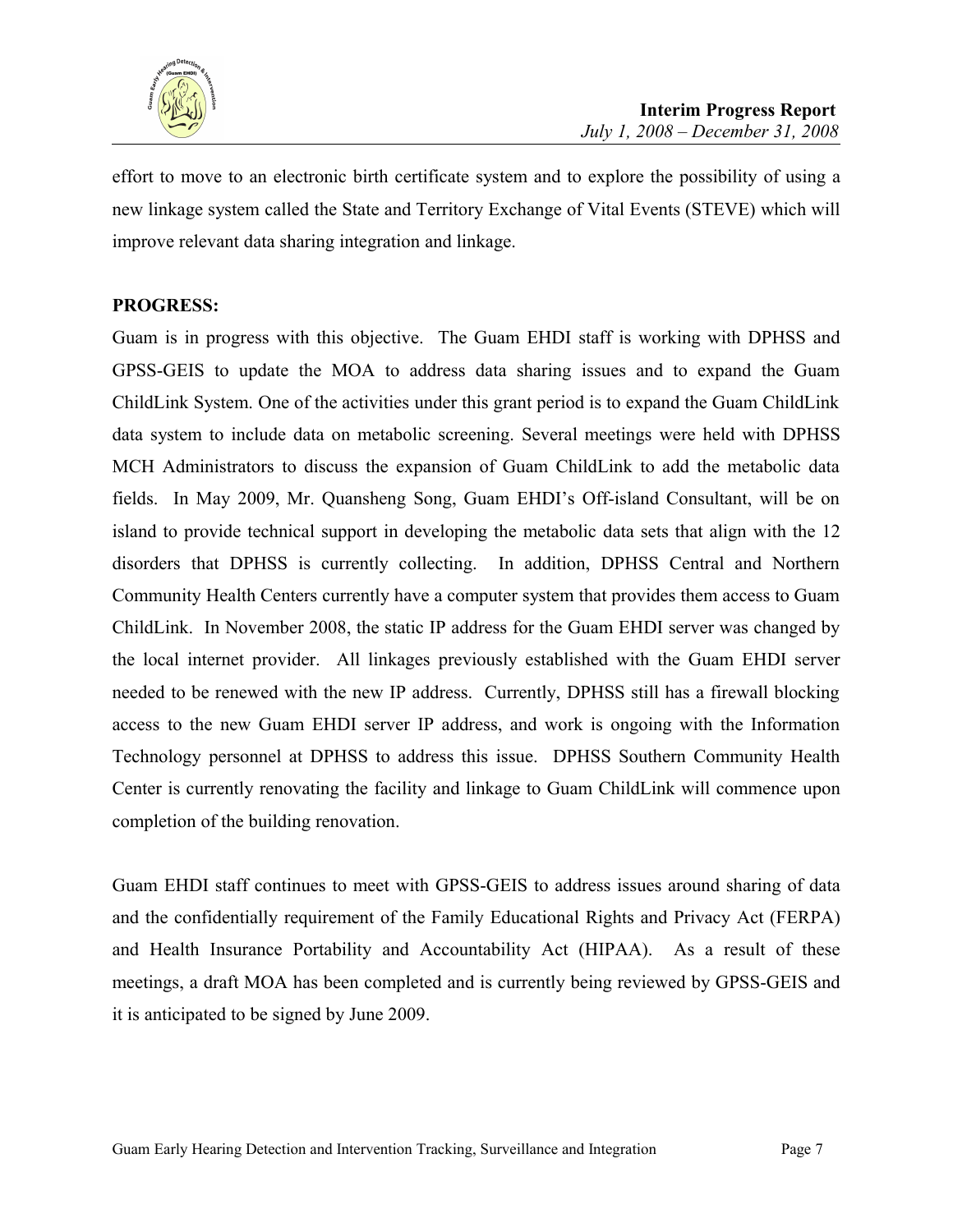

*Activity 2.1.1. The Project Director and Coordinator will conduct bi-monthly meetings with the relevant agencies to continue collaborative discussions and determine the feasibility of data interface with the agency's database (reporting source). Guam EHDI will facilitate and support DPHSS's effort to move to an electronic birth certificate system with technical support from NAPHSIS.* 

*Activity 2.1.3. Amend existing MOAs to reflect other data sharing linkages or develop new MOAs with agencies where linkages are to be established.*

# **Activity Updates:**

Progress continues to be made on these activities. Three meetings were held with the DPHSS-MCHB to review the goals and objectives of the project and to discuss how Guam ChildLink could be expanded to include metabolic screening information and an electronic birth certificate. In August 2008, Guam EHDI facilitated a "Power Lunch" teleconference for the purpose of bringing key stakeholders together to talk about the following: 1) an electronic data system including verification of vital events and State and Territorial statistical data sharing; 2) to discuss how Guam ChildLink works; 3) to learn from the NAPHSIS presentation (via teleconference) and discuss opportunities for technical assistance and funding available through agencies such as Homeland Security, Social Security and other sources; 4) to discuss how Guam may move forward in planning an electronic birth and vital statistics system. Those participating in the "Power Lunch" teleconference were the Director and Administrators of DPHSS, the Chief, Bureau of Information Technology (BIT) for the Government of Guam, GMHA Hospital Administrator, Leesa Shem-Tov, NAPHSIS and Guam EHDI staff. As a result of this meeting, DPHSS Director stated that he will work with his staff to review the support and technical assistance needed for an electronic birth certificate process and will contact NAPHSIS.

**OBJECTIVE 2.2:** Develop reporting protocols at all levels where data sharing, integration and linkages exist, and initiate new protocols for newly developed linkages. Protocols for GMHA, Audiological Associates, Naval Hospital, Medical Home, and DPHSS Community Health Centers will be completed by the end of Year 1.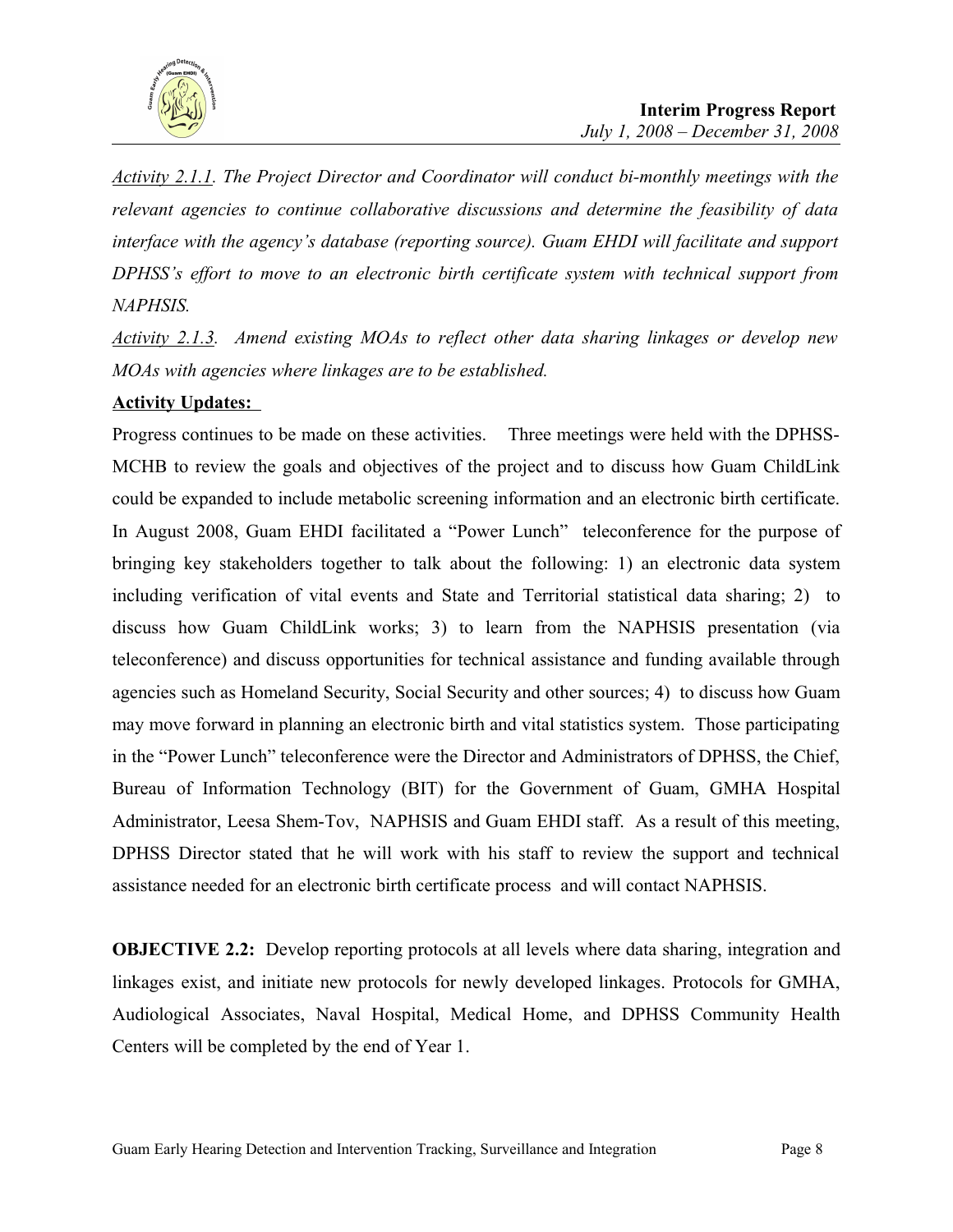

## **PROGRESS:**

Guam continues to make progress on this objective. Guam EHDI continues to provide information at different levels through the following data reporting cycle as a mechanism for data sharing: 1) Weekly transmission reports of all infants screened prior to discharge at the GMHA to the Guam ChildLink System. 2) Monthly reports are provided to the nursing supervisors at GMHA and the General Manager at Sagua Mañagu Birthing Center of the number of infants screened, number of infants referred for second screening and referral rates of each individual screener. 3) Monthly reports are provided to the GPSS-GEIS Part C Coordinator of all infants with high risk factors that will need to return to GPSS-GEIS for a 6 month re-screen. 4) Quarterly reports are provided to the Guam EHDI Advisory Committee of the progress and percent of infants screened, number of infants that return for a 2<sup>nd</sup> screening, infants referred for a diagnostic audiological evaluation, and for early intervention services. 5) Monthly reports are provided to Association of University Centers on Disabilities National Information and Reporting System indicating the numbers of babies screened and their ethnicities. These reporting cycles have been an effective mechanism for data sharing with partnering agencies.

The Guam EHDI staff is working to refine how accurately data on medical home is being collected and reported. Guam ChildLink has in place a data field that tracks an infant's primary physician and medical home. This information is collected prior to discharge from a birthing facility. However, after file reviews and case analyses, there are instances that the physician identified doesn't represent the infant's medical home. For example, an OBGYN physician may be listed as the infant's attending physician but may not be the infant's primary care physician or medical home after discharge from the birthing facility. Further training is needed for nurses and nurses aides to verify that the physician identified is also the infant's primary care physician or medical home and that information is accurately entered in the database.

As noted in Section 1, USNH does not report any data to Guam ChildLink. However, USNH-EDIS are members of the Guam EHDI Advisory Committee and are working to schedule a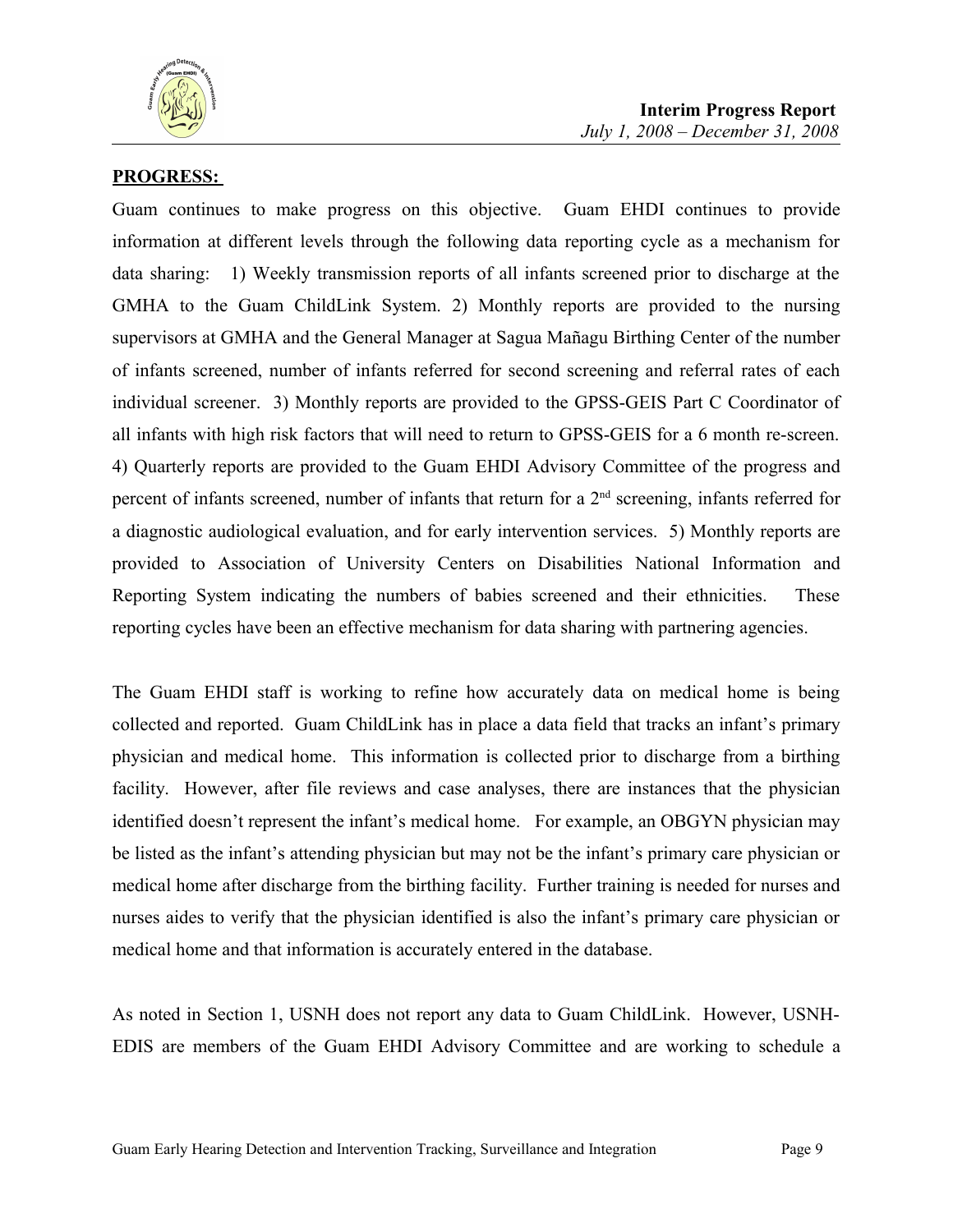

meeting with the Commanding Officer to discuss potential sharing of data and in the development of a MOA.

*Activity 2.2.1. The Project Director, Coordinator, and Data Coordinator in collaboration with other partner agencies will develop protocols to support data sharing integration and linkages. Activity 2.2.2. The Project Coordinator will meet with agency staff involved with EHDI activities and conduct interviews on the implementation and effectiveness of the protocols and make adjustments as needed*.

#### **Activity Updates:**

Progress continues to be made on these activities. Based on meeting with partnering agencies, adjustments have been made to the protocol based on their input. For example, Sagua Mañagu General Manager requested for a specific data report to monitor the progress of infants born at their facility from initial screening to DAE. Another example, as per information requested by DPHSS, the Data Coordinator and off-island consultant recreated a medical home interactive list that allows Guam EHDI to monitor infants with or without a medical home. This information was used in a federal grant application requiring information of the number of children with or without a medical home.

#### **Status of the GOAL 2:**

| $\sqrt{1-\sqrt{1-\frac{1}{2}}}$<br>ℳℙ | DDACDECC<br>īΝ<br>$\mathbf{M}$<br>тĸ<br>UMM |  |
|---------------------------------------|---------------------------------------------|--|

# **GOAL 3: Guam EHDI will continue to monitor the status and progress of every occurrent birth on Guam.**

**OBJECTIVE 3.1:** Guam EHDI will continue to conduct monitoring of initial screening prior to discharge or within 1 month, to insure every infant born on Guam has a hearing screening test.

## **PROGRESS:**

Guam continues to make progress on this objective. Guam EHDI provides the following data reports on all infants screened prior to discharge from a birthing facility: 1) Weekly transmission reports of all infants screened prior to discharge at the GMHA to the Guam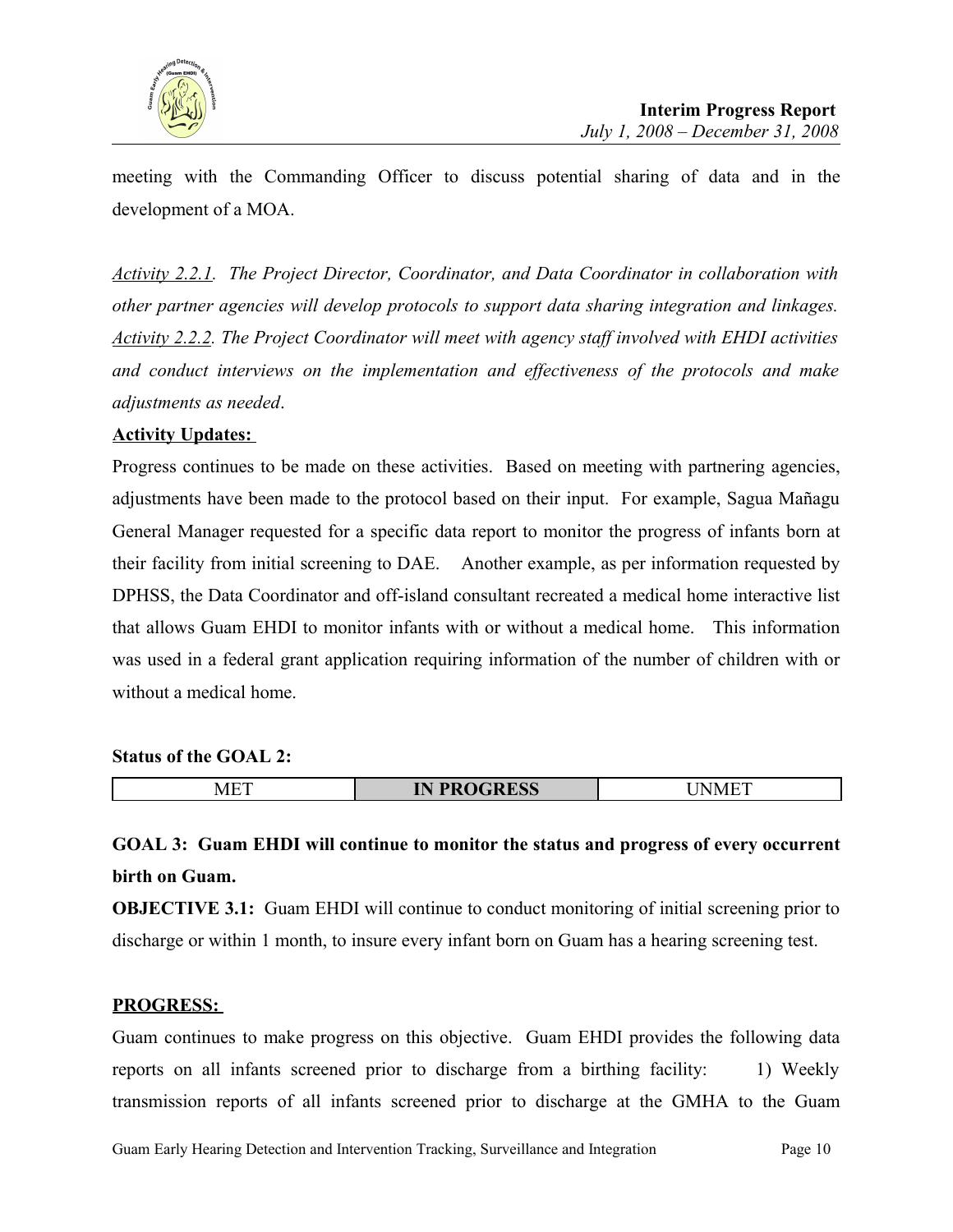

ChildLink System. 2) Monthly reports are provided to the nursing supervisors at GMHA and the General Manager at Sagua Mañagu Birthing Center of the number of infants screened, number infants referred for second screen and referral rates of each individual screener. However, further expansion is needed to add a "Flag" if the baby has a record and no hearing results. Guam's off-island consultant will be working closely with the Administrator at GMHA and Guam EDHI Data Coordinator to add this feature to the data base.

For this reporting period, there were 1606 births between July and December 2008. Of the 1606 births, 1579 or 98% were screened prior to discharge at GMHA and at Sagua Mañagu.



Table 1: Initial Hearing Screening Results

Table 1 indicates the number of infants screened between July and December 2008. For the months of August and November the hearing screening was at 100%. This data does not include data from USNH. Excellent progress has been made in the activities reflecting a high percent of infants screened.

*Activity 3.1.1. Guam EHDI staff will continue to compare, report, and disseminate to the Guam community, the number of infants born on Guam to the number of infants screened prior to discharge or within 1 month of age, with the continued goal of achieving 100% screening and to*

Guam Early Hearing Detection and Intervention Tracking, Surveillance and Integration Page 11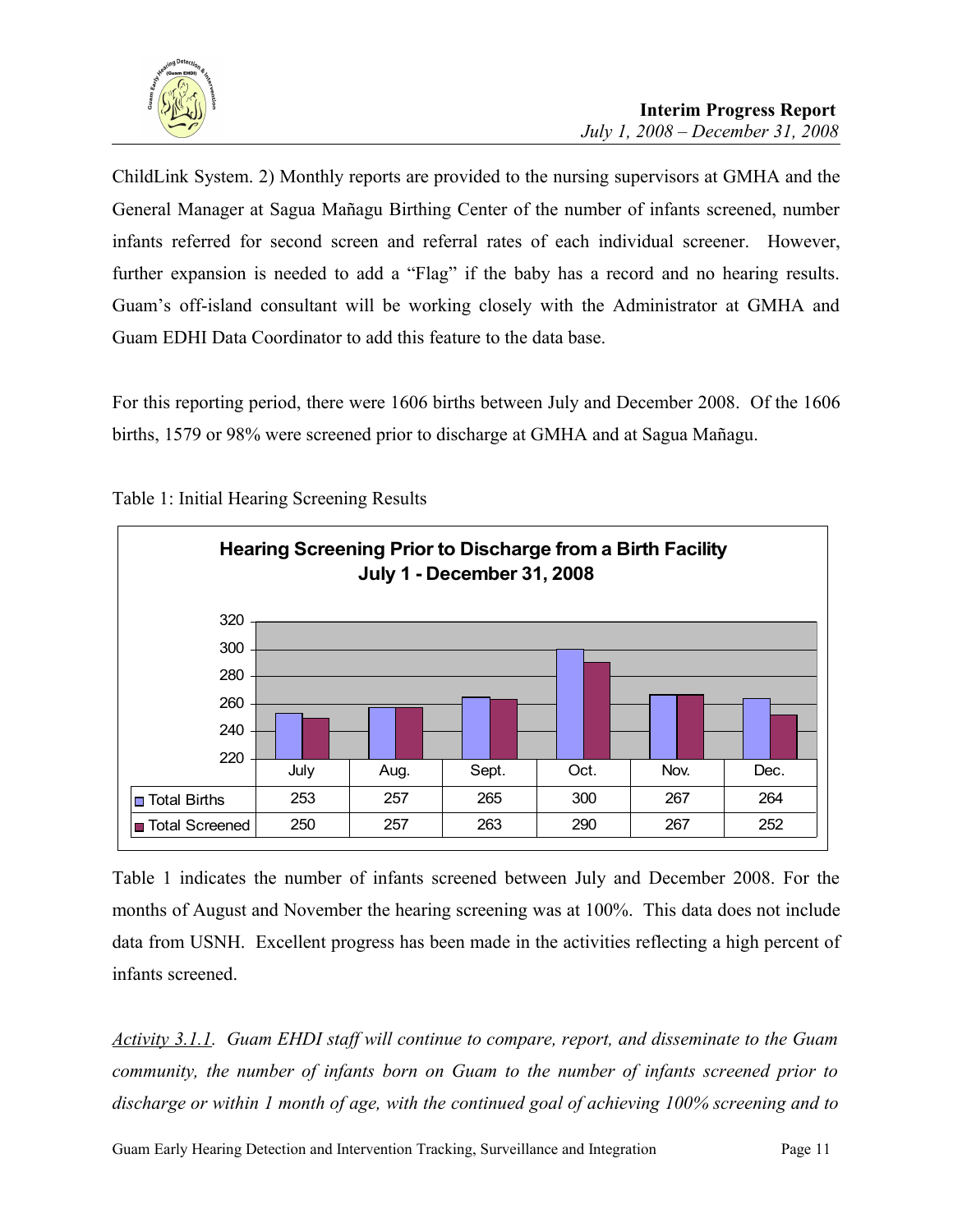

*provide solutions to any needs or issues which may arise in the routine hearing screening at the birth sites, i.e. turnover of nursing staff, equipment breakdown, back-up equipment needs, training needs, electronic transfer difficulties, etc*.

*Activity 3.1.2. Infants who may not have been given a hearing screening test prior to discharge due to complicating medical or other factors will automatically be electronically flagged at Sagua Mañagu by the Guam ChildLink system and case-specific, individualized follow-up will be initiated by the Hearing Screening Technician to locate the infant/family either through the medical home or birth site, to insure that the infant receives an initial hearing screening test prior to 1 month of age.* 

*Activity 3.1.3. Mothers who go to the Sagua Mañagu Birthing Center who later develop complications during delivery or give birth to infants found to have complicated medical issues after birth are transferred to GMHA. Sometimes hearing screening testing is not completed at either birth site as a result of the transfer. The Hearing Screening Technician will ensure that all infants transferred are given a hearing screening test.* 

## **Activity Updates:**

Progress on these activities are ongoing. Data is shared at different levels to monitor and track infants' loss to follow-up. For example, monthly reports are provided to the nursing supervisors at GMHA and the General Manager at Sagua Mañagu Birthing Center of the number of infants screened, number infants referred for second screening and referral rates of each individual screener. This information is also shared at the quarterly EHDI Advisory Committee meetings and discussions are held on recommendations and improvement strategies that could increase the number of infants' loss to follow from re-screen, completing DAE and accessing early intervention services. When an infant is transferred to GMHA, they are logged into their logbook as an infant transferred from Sagua Mañagu. Hearing screening information is included in the documents given to GMHA upon admission.

**OBJECTIVE 3.2:** While methodologies for decreasing loss to follow up at all levels continue, Guam EHDI staff will also conduct random case analyses each quarter in three categories: (1) Lost to Follow-Up Re-screening, (2) Lost to Audiological Follow Up, (3) Infants with hearing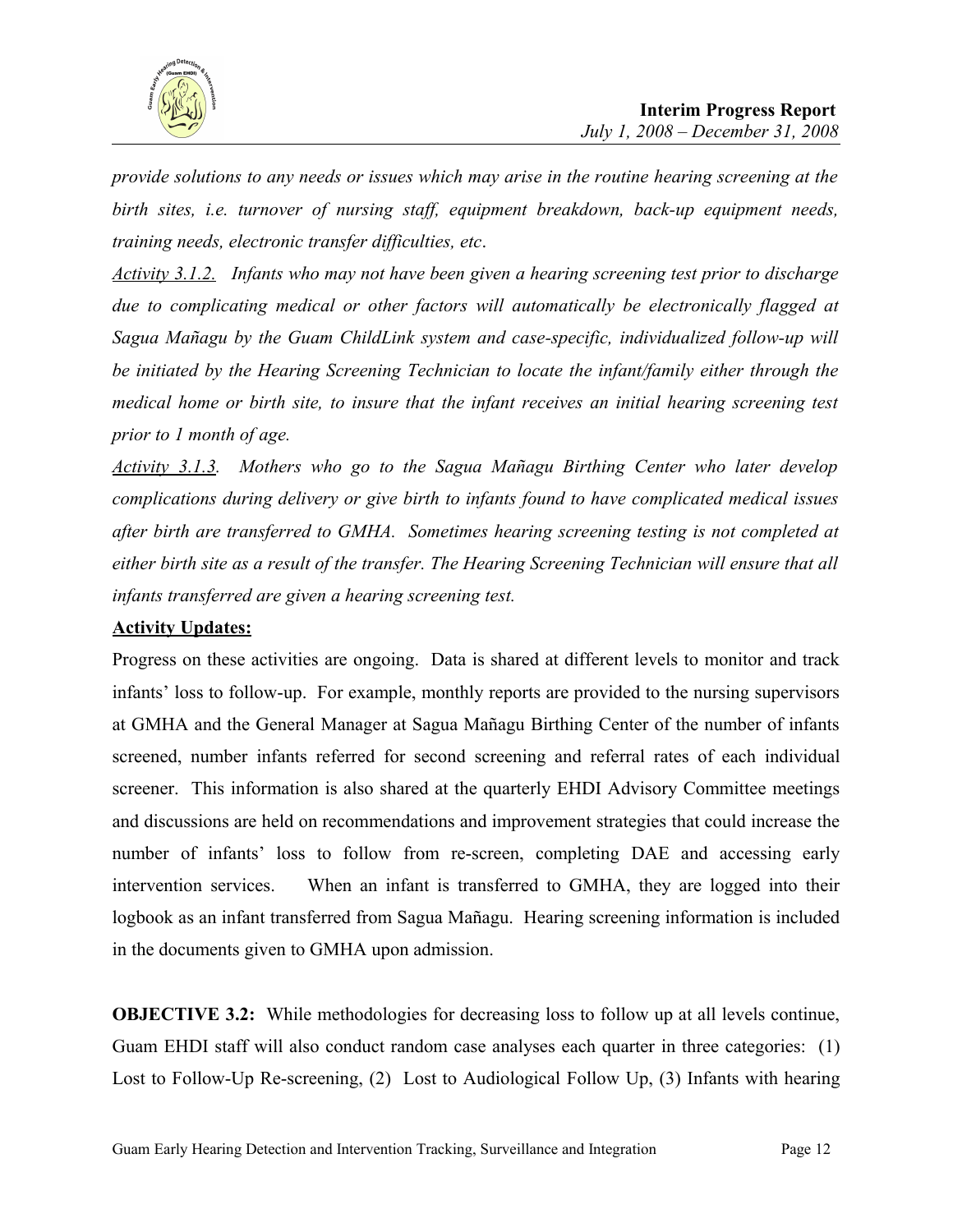

loss and not receiving early intervention services to determine gaps in service; and (4) Infants with hearing loss and receiving early intervention services to determine gaps in follow-up medical or audiometric services.

#### **PROGRESS:**

Guam continues to closely monitor the progress of this objective. As noted in Table 2, there were a total of 200 infants that failed initial screening during this timeframe and of those 200 infants, 170, or 85% returned for a second screen. Table 2 below shows that 30 infants, or 15%, were lost to follow up.

Table 2: Infants Return for Rescreen



Guam EHDI works closely with the birthing facility to schedule appointments for  $2<sup>nd</sup>$  hearing screening before the infant is discharged. In conducting a case analysis, for this reporting period there were 49 out of 50 infants or 98% returned for 2<sup>nd</sup> screen at Sagua Mañagu compared to 121 out of 150 or 81% GMHA infants that return for 2<sup>nd</sup> screen at the University of Guam- Pediatric Evaluation and Developmental Services (PEDS).

Of the infants that failed the 2<sup>nd</sup> screen, 5 were referred for DAE between July and December 2008. As indicated in Table 3, 3 of the 5 had normal hearing, 2 parents refused DAE.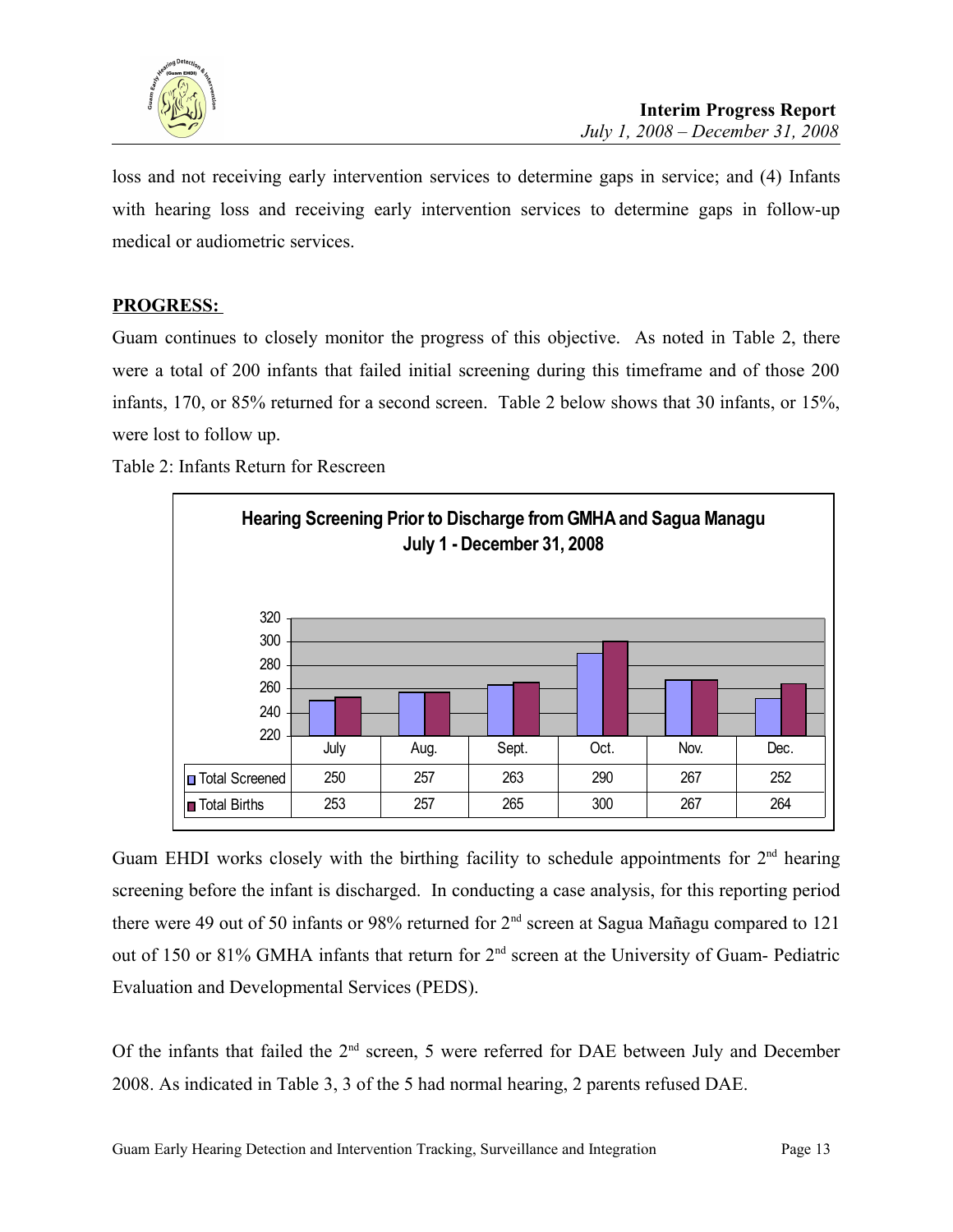

| Infants | <b>DOB</b> | Date of DAE                     |  | Date of IFSP Total Months from DOB      |
|---------|------------|---------------------------------|--|-----------------------------------------|
| $N=5$   |            |                                 |  | to IFSP                                 |
| D.P.    | 7/12/08    | 7/12/08                         |  | Normal Hearing                          |
| S.M.    | 9/12/08    | <b>Parents Refused Services</b> |  |                                         |
| M.Y.    | 9/19/08    | <b>Parents Refused Services</b> |  |                                         |
| I.P.    | 9/22/08    |                                 |  | Normal Hearing * need to return in 3 to |
|         |            |                                 |  | 6 months.                               |
| J.G.    | 12/1/08    | 1/22/09                         |  | Normal Hearing                          |

Recently, data from GPSS-GEIS has not been entered into Guam ChildLink because GPSS-GEIS had modifications to their database system and have recently relocated to another facility located at the southern part of the island. Due to the lack of DSL internet access and firewall issues, GPSS-GEIS currently is not linked to Guam ChildLink.

*Activity 3.2.1. Each quarter, the Project Director and Project Coordinator will randomly select cases from each of the four categories listed above and conduct a case analyses, retracing efforts made to locate infants lost to follow-up in all categories to identify system breakdown issues and generate appropriate family-friendly, culturally relevant, resolutions to decrease lost to follow up in all categories.*

# **Activity Updates:**

Progress on this activity is continuous. Case analysis is an excellent strategy to find issues or barriers around EHDI procedures or individual families concerns. For example, a random report was generated from Guam ChildLink and case analysis was conducted by the Project Director of infants in need of DAE. As a result of the review, it was noted that 3 infants were delayed in completing DAE. Further investigation was conducted only to find out that the only Audiologist on Guam that performs DAE for young children was off-island. As a result, intervention from GEHDI expedited the DAE process.

**OBJECTIVE 3.3:** Publish and disseminate an annual report of Guam ChildLink which gives both aggregate and anonymous case specific information to key stakeholders including policy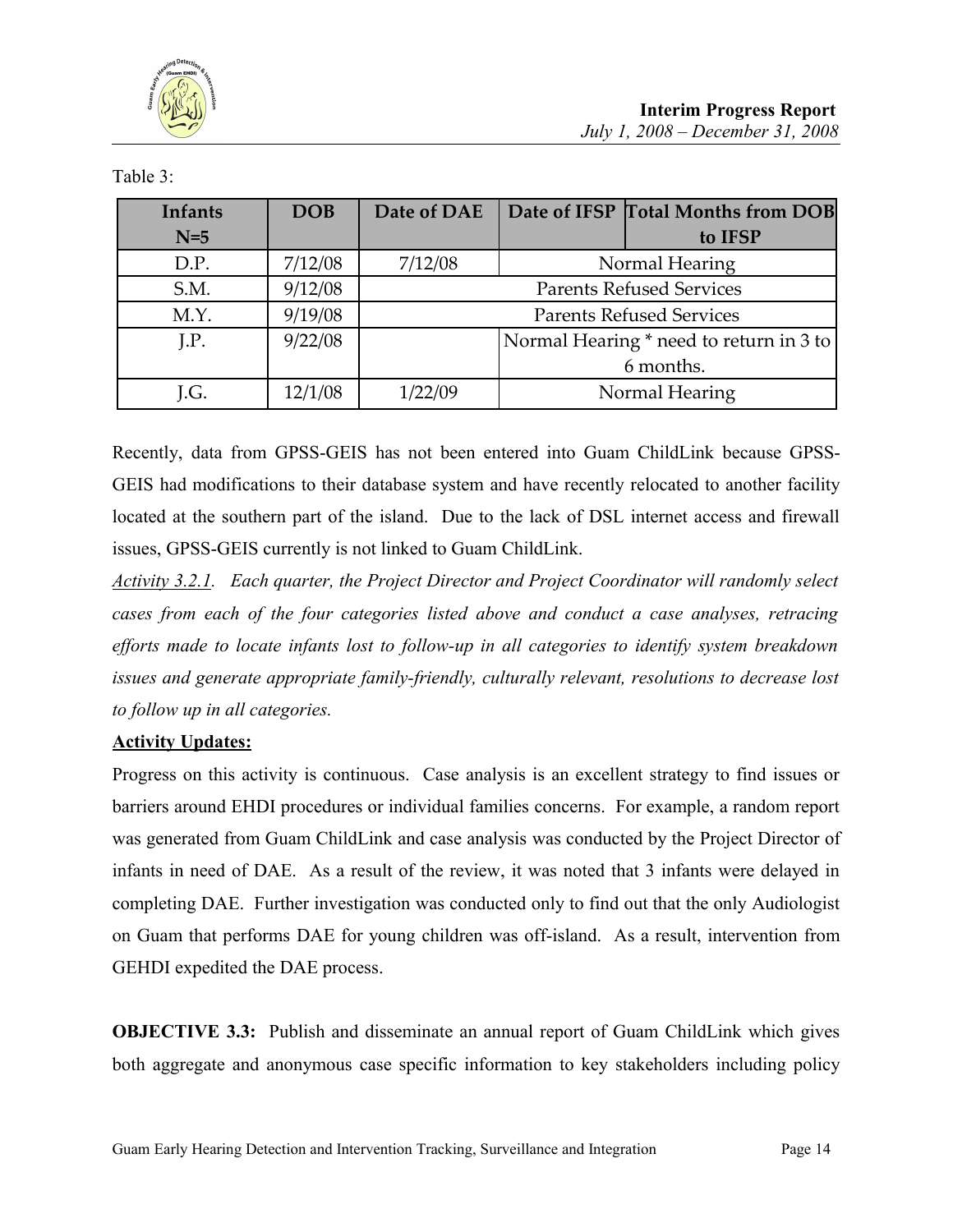

makers, agency Directors Health Care professionals, and other community involved decision makers.

## **PROGRESS:**

Guam is in progress with this objective. A draft annual report at-a-glance for 2008 was presented to the Guam EHDI Advisory Committee for their review and input. The report highlights a parent story and progress made on the goals of the project. The final 2008 Guam EHDI Annual Report At-A-Glance will be published and disseminated to parents, Guam EHDI Advisory members, policy makers, and agency partners by June 2009.

*Activity 3.3.1. Work with the Guam EHDI Advisory Committee during the first quarter of each year, review preliminary drafts of the annual report to be developed by the Project Director and Coordinator using Guam ChildLink. Use feedback from the committee to determine areas that need to be included, strengthened, deleted or revised.* 

*Activity 3.3.2. By the end of the 2nd quarter of each year, work with Guam CEDDERS publication staff to finalize a camera-ready draft of the annual report for dissemination.* 

*Activity 3.3.3. Develop and maintain a listing of all relevant individuals/agencies (both onisland and off-island) who will receive hard copies of the annual report and disseminate the publication in the 3rd quarter of each year.* 

*Activity 3.3.4. Each year develop and analyze a feedback survey to be inserted as part of the annual report and encourage individual/agency to complete the survey and return it to Guam EHDI via fax, on-line feedback, or mail back. Complete survey analyses and review feedback with the Advisory Committee to determine areas in need of improvement.* 

## **Activity Updates:**

Progress on these activities are on target. The publication of the 2008 Annual Report will be disseminated to all partnering agencies and the EHDI Advisory members. A survey will be conducted 1 month after the dissemination of the report to gather feedback and input on the report.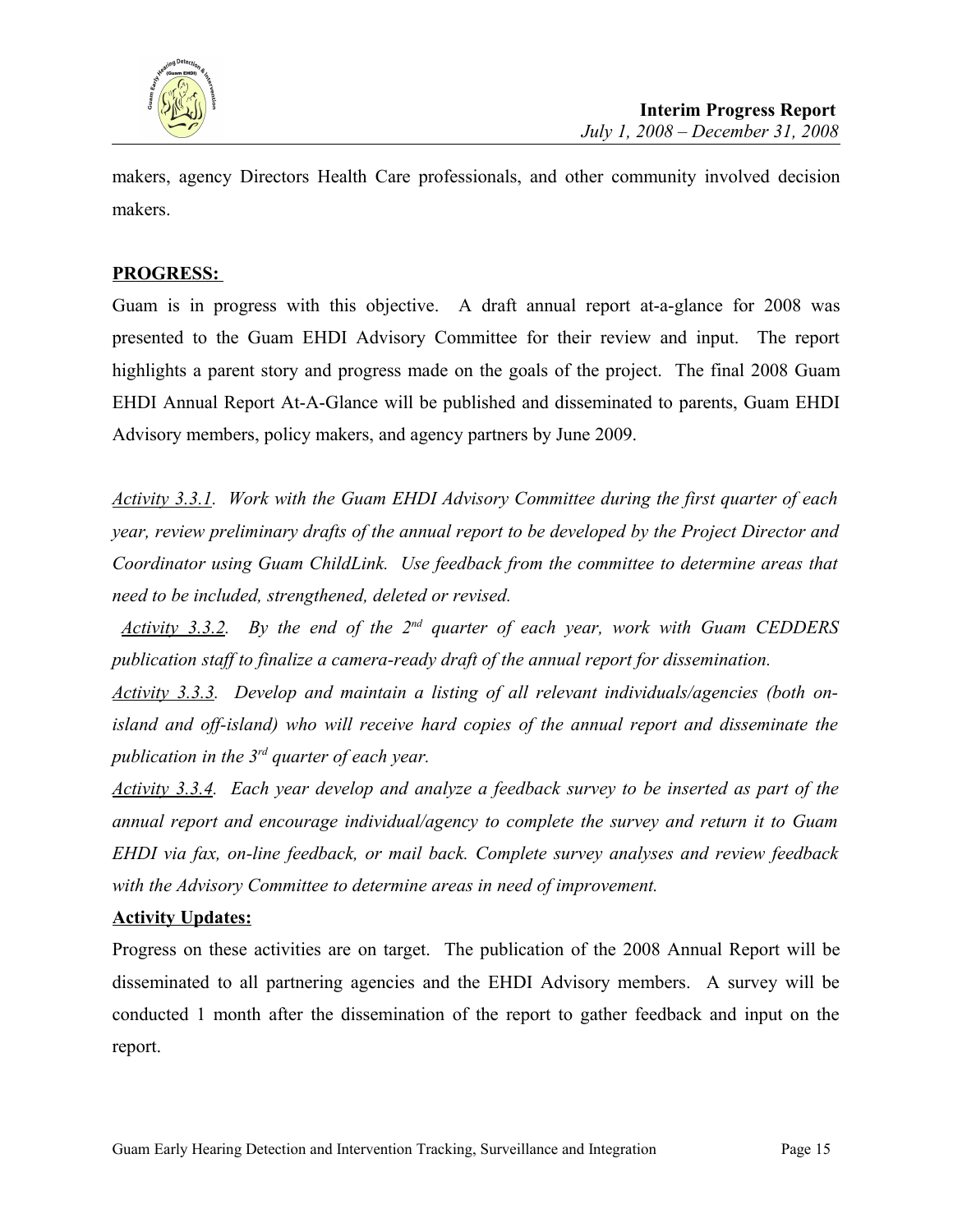

#### **Status of the GOAL 3:**

| <b>PROGRESS</b><br>$\sqrt{1-\sqrt{1-\frac{1}{2}}}$<br>⋀<br>.vI E<br><b>QIATOP</b><br>$\cdot$<br>----<br>_____ | $-$<br>$\sim$ $\sim$<br>N<br>. N <i>A</i> |
|---------------------------------------------------------------------------------------------------------------|-------------------------------------------|
|---------------------------------------------------------------------------------------------------------------|-------------------------------------------|

**GOAL 4: Guam EHDI will report standardized aggregated hearing screening information, including ear specific diagnosis, maternal demographics, date of diagnosis, and information on early intervention service data.**

**OBJECTIVE 4.1:** Guam EHDI will continue to participate in monthly National teleconference meetings to stay current in any new or modified CDC reporting requirements.

#### **PROGRESS:**

Guam is in progress with this objective. The Guam EHDI staff participates in the monthly national calls. Guam submitted the survey from the National Center of Birth Defects and Developmental Disabilities EHDI for 2007. In addition, the Guam EHDI staff participated in two teleconferences in October and November 2008 with other Pacific EHDI Jurisdictions, CDC, HRSA & NCHAM to the discuss a Pacific Island Regional EHDI meeting that was held in Dallas, Texas in March 2009.

*Activity 4.1.1. The Project Director and/or Project Coordinator will participate in the monthly CDC teleconference calls to continue participation in the national effort to improve and develop a national EHDI reporting system.* 

#### **Activity Updates:**

Progress continues on this activity. The Guam EHDI staff participates in the monthly national calls.

**OBJECTIVE 4.2:** Each year review and increase options for the community and region to access relevant Guam EHDI resources, data, and materials, especially the DPHSS MCH Children with Special Health Care Needs Coordinators through the Guam EHDI website.

#### **PROGRESS:**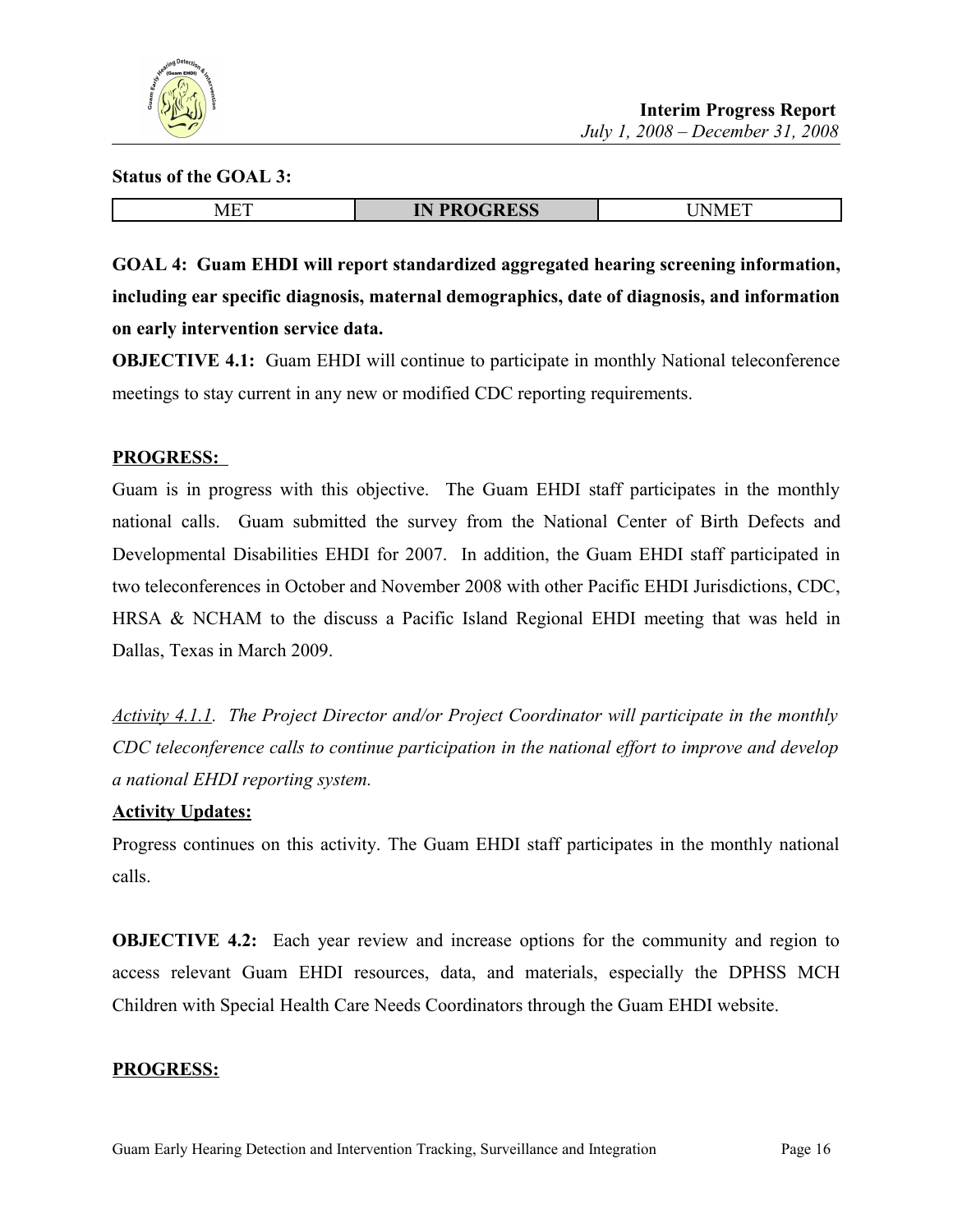

Guam is in progress with this objective. The Guam EHDI website [\(www.guamehdi.org\)](http://www.guamehdi.org/) is updated on a quarterly basis or as needed. The Guam EHDI website provides the following data information: 1) a graph charting data trend on the percent of infants failing initial screen, percent of infants returning for  $2<sup>nd</sup>$  screen, and percent of high risk infants returning for  $6<sup>th</sup>$  month rescreen; 2) provides a yearly percentage of infant screen prior to discharge at GMHA and Sagua Mañagu Birthing Center; and 3) an annual chart of infants receiving DAE before 3 months of age. In addition, developed products and research presentations conducted by Guam EHDI staff over the course of the project is available for review. The Guam EHDI website also provides links to related website that provide information on infant hearing.

*Activity 4.2.1. The Guam EHDI staff will upgrade web reporting procedures so the Guam EHDI website will be more user-friendly for parents, accessible to the community, and provides updated information and options for interactive exchange between families and all levels of professionals who make routine or periodic contact with the family.* 

*Activity 4.2.2. Options for increased community participation and access will also occur through the dissemination of Annual Report, Briefs, and Fact Sheets.* 

*Activity 4.2.3. Develop worksheets which present new inquiries and allow input from stakeholders to observe trend analyses of aggregate data, e.g. displaying data in new ways so the Guam EHDI Advisory Committee can make comparisons with national incidence of hearing loss within appropriate confidence levels and degree of freedom for meaningful trend analyses. Activity 4.2.4. Conduct a Pacific regional meeting to include Guam, Commonwealth of the Northern Mariana Islands, Republic of Palau, Federated States of Micronesia, Republic of the Marshall Islands, and American Samoa to begin discussions for regional collaboration of all Pacific EHDI programs to review resource sharing, data sharing options, and other issues and concerns specific to the region.*

## **Activity Updates:**

Progress have been made on these activities. The Guam EHDI website will be redesigned to ensure it is accessible and user friendly for all users of the sites especially parents. The Guam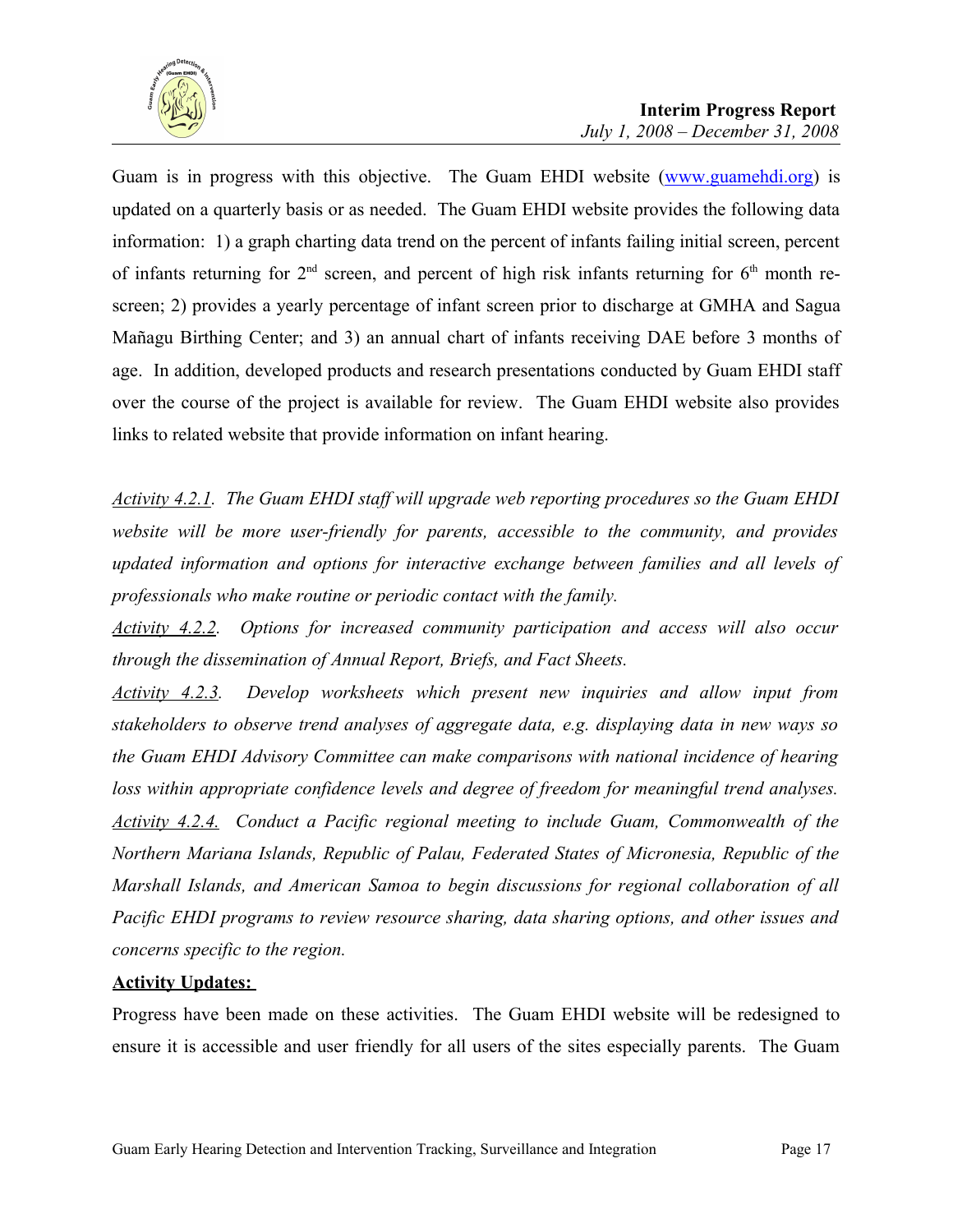

EHDI staff is using the "Research-Based Web Design & Usability Guidelines" to ensure accessibility. It is anticipated that the launch of the new website will be in July 2009.

On a quarterly basis, the ChildLink data on the goals of the Project is reported to the Guam EHDI Advisory Committee in which they provide input to improvement strategies and recommendations. In addition, Guam EHDI shared performance data on the goals of the EHDI project at the Pacific Island Meeting held in Dallas, Texas.

A Pacific Regional meeting was held at the Annual EHDI Conference held in Dallas, Texas in March 2009. Planning for the meeting took place through face to face meetings, telephone calls, and teleconference calls facilitated by CDC. The Guam Team developed an initial agenda for the meeting and "Save the Date Flyer" for the Pacific EHDI meeting. Draft agenda was further refined during Guam's site visit in September. During the Pacific meeting, regional data issues and implementation strategies were discussed. Currently, the Commonwealth of the Northern Marianas (CNMI) has a database similar to Guam ChildLink. The Federated States of Micronesia (FSM) and the Republic of Palau (ROP) are considering aligning their respective data tracking and surveillance systems with Guam ChildLink. This alignment would ease in the process of linking data systems within the region. American Samoa is currently creating their data system, and is incorporating fields collected by Guam ChildLink in their system.

#### **Status of the GOAL 4:**

**GOAL 5: Guam EHDI will improve and enhance identification and collection of standardized data on infants and children with late onset or progressive hearing loss and continue to develop an analytic plan to address loss to follow up rates This activity will align with a quality assurance and improvement system to be developed simultaneously during the grant cycle.**

**OBJECTIVE 5.1:** In Year 1, develop a plan to identify infants tested that passed hearing screening prior to discharge and later found to have a hearing loss at 3 or 4 years of age by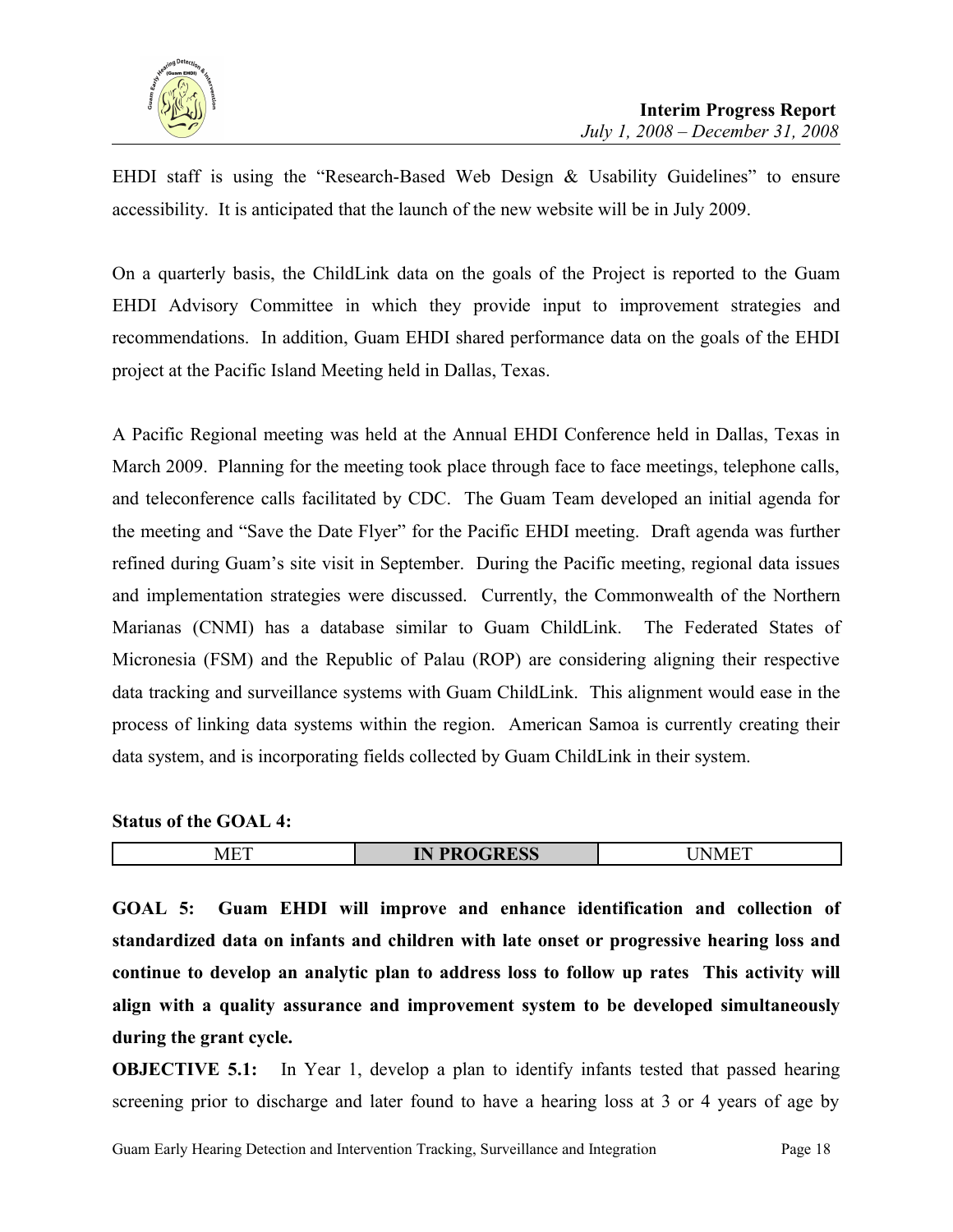

matching Guam ChildLink data with GPSS Child Find data, GEIS data, or through the Guam EHDI Parent-to-Parent Support Group.

## **PROGRESS:**

Guam is in progress with this objective. There were 2 children identified with late-onset hearing loss for this reporting period.

*Activity 5.1.1. In the first quarter of Year 1 conduct meetings with GPSS-Child Find, GPSS-GEIS, and Family-Support Group to develop a sequential plan and process to match infants who passed hearing screening and later emerged as preschoolers with hearing loss. By the end of Year 1 a list of children found to have late onset or progressive hearing loss will be developed, analyzed and a discussion initiated for earlier detection.* 

## **Activity Updates:**

The Guam EHDI staff conducted a case analysis of children 3 to 4 years old that were identified with hearing loss and enrolled in GPSS Special Education Program but were not identified by the Guam EHDI Project. As a result of the case analysis, there were 2 children found to have late onset hearing loss. Further discussion is needed to expand the data fields in Guam ChildLink to capture this data and to develop guidelines for tracking and monitoring these children with GPSS Special Education Program.

**OBJECTIVE 5.2:** Conduct a quarterly in-depth case analysis of all children found to have late onset of hearing loss and generate any gaps or weaknesses in the system which could have resulted in earlier identification and/or develop new data fields which could have resulted in earlier identification.

## **PROGRESS:**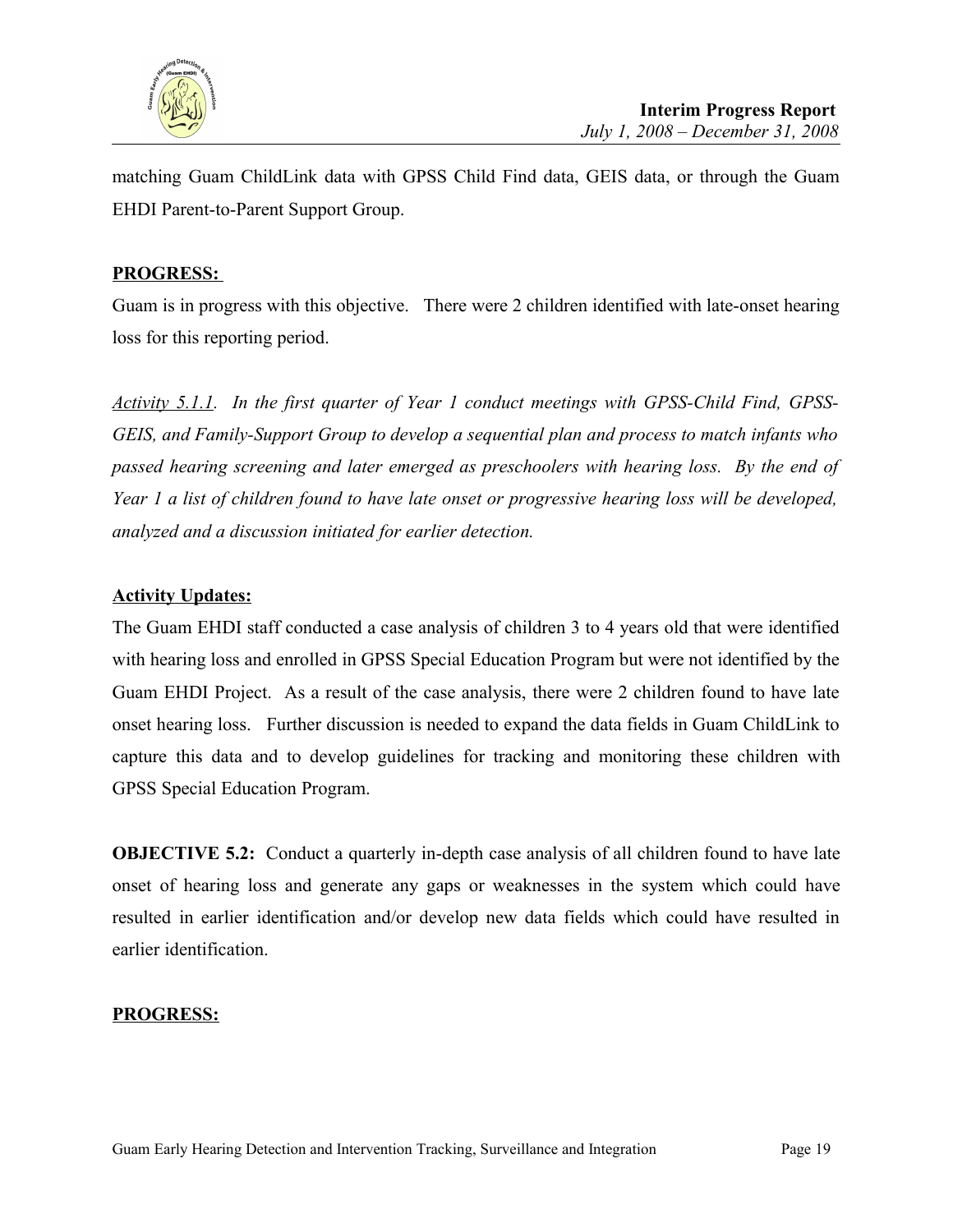

Guam is in progress with this objective. There are no infants found to have late onset of hearing loss for this reporting period. However, quarterly case analysis will continue as a form of monitoring and modification to the data fields will be made as needed.

#### **Status of the GOAL 5:**

| $\frac{1}{2}$<br>$- -$ |  |
|------------------------|--|

#### **SECTION 3: Barriers and Resolutions**

Guam EHDI has identified the following barriers and strategies for resolving these issues: 1) Lack of data sharing of USNH in Guam ChildLink. As noted earlier, USNH EDIS staff are members of the Guam EHDI Advisory Committee and are working with the administrative staff of the new Commanding Officer to schedule a meeting to discuss participation in Guam ChildLink. It is anticipated that this meeting will be scheduled in June 2009. 2) Lack of electronic birth certificate is a continuous challenge. Guam EHDI facilitated several teleconference calls with Leesa Shem-Tov, Re-engineering Project Manager from the NAPHSIS to discuss potential strategies in moving towards an electronic birth certificate. 3) There are several instances that infants were not screened prior to discharge at GMHA. The strategy to address this issue is to work with the Health Information and Technology Administrator to add "red flags" in the hearing screening data sheet that will identify infants that hearing screening was either not completed or the hearing screening results were not inputted into the Guam ChildLink. 4) In October 2008, GPSS-GEIS had stopped sharing hearing screening data of infants with high risk that returned for a 6 month follow-up due to issues around confidentiality and FERPA requirements. After several meetings and discussion on the FERPA requirements, an updated MOA was developed that addressed this issue. Since the Guam EHDI project is a "participating agency" of GPSS-GEIS and provides more than child find activities then this hearing data information can be shared. This is documented in the MOA that will be signed by May 2009. 5) After case analyses, inconsistent data on infants' medical home was noted in several records. To address this issue, training was scheduled with the nurses and nurses' aides at GMHA to ensure that they input the name of the child's primary care physician and ask the family if this is the child's medical home. 6) DPHSS Community Health Centers having access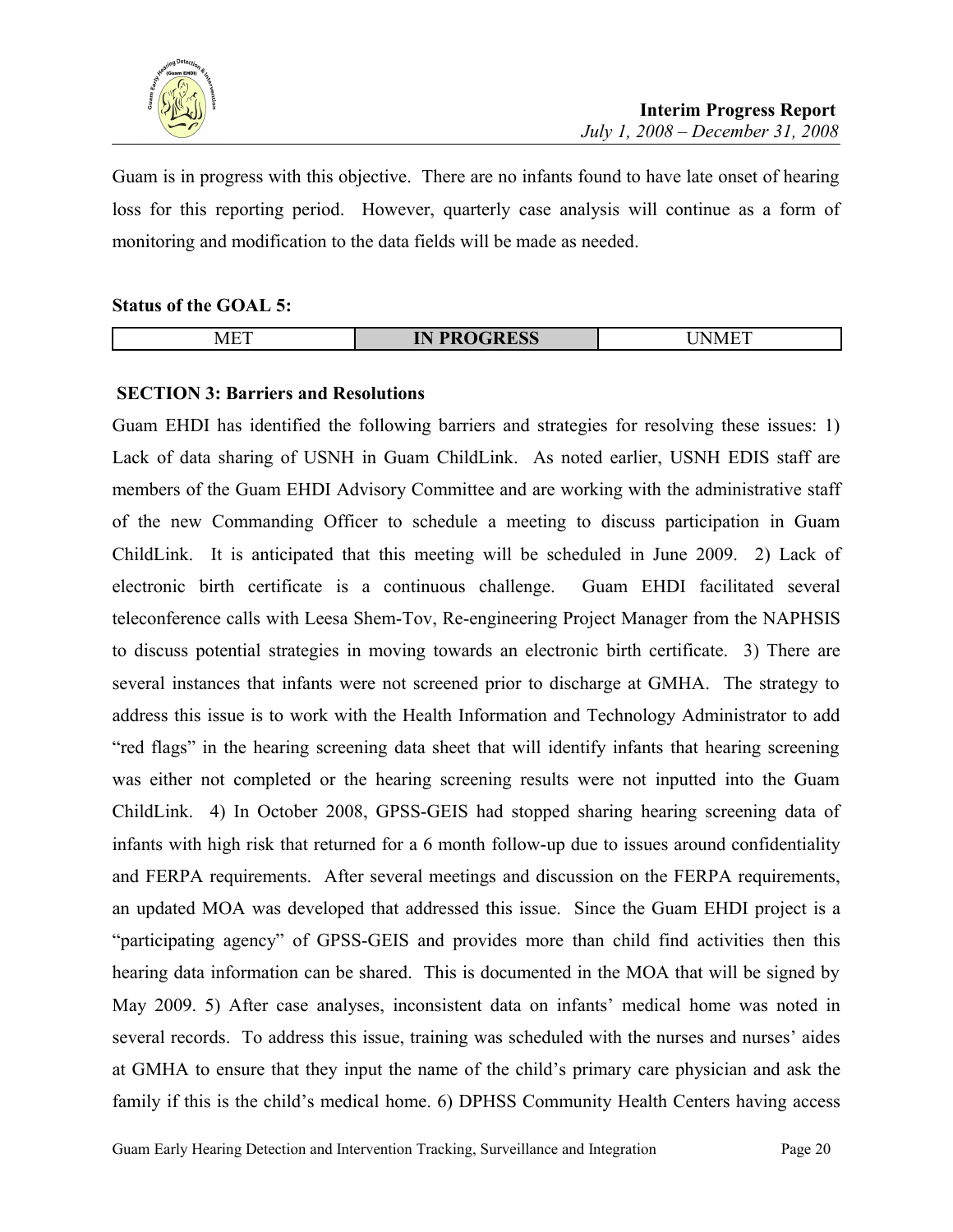

to Guam ChildLink because of firewall issues with DPHSS Community Health Clinics. In November 2008, DPHSS Community Health Centers had their linkages with the Guam EHDI server interrupted due to a server IP address change. The new Guam EHDI IP address is firewalled on the DPHSS network, which prevents a connection via a virtual private network. The Guam EHDI Data Coordinator has been in contact with Information Technology (IT) staff at DPHSS regarding this issue, but progress on this has been stalled. A meeting with the new IT Manager for DPHSS has been scheduled to resolve this issue. 7) In February 2009, GEIS relocated their offices. At their current location, GEIS does not have a steady internet connection. The GPSS-GEIS Program Coordinator is working with the Government of Guam Department of Administration to provide the agency with internet access. Efforts to re-establish linkage with the GEIS server and the Guam EHDI server continues. 8) Capturing late onset data. Currently, Guam ChildLink does not have an explicit way of tracking late onset hearing loss data. Additional fields will be added to Guam ChildLink so that when linkage with the GEIS server is re-established, late onset data will be readily available.

# **II. NEW BUDGET PERIOD PROPOSED OBJECTIVES AND ACTIVITIES**

The following are YEAR 2 proposed objectives, performance measures, activities, and timelines for accomplishing the activities for this upcoming budget period:

(Note: Activity 1.1.1 was for Year 1, activities 1.3.1 and 5.1.2 are for Years 1 and 3, activities 5.3.2 and 5.3.3 are to commence in Year 2 , and the remaining activities are ongoing and are referenced in Section 2: Goals, Objectives, and Activities )

**OBJECTIVE 1.1:** Enhance Guam ChildLink through the expansion of data fields relevant to the needs for Guam, by conducting data file analysis of all infants identified with hearing loss to determine if infants were identified and provided services within appropriate timelines and to identify gaps in services. *Performance measures*: List of Guam ChildLink modifications report from data file analyses. Activity 1.1.2 is ongoing thorough Year 2.

**OBJECTIVE 1.2:** Troubleshoot the electronic linkages at the birthing sites to ensure precise transfer of data, no duplications, and secure electronic reporting by conducting quarterly reviews to ensure quality performance and continue negotiations with U. S. Naval Hospital for data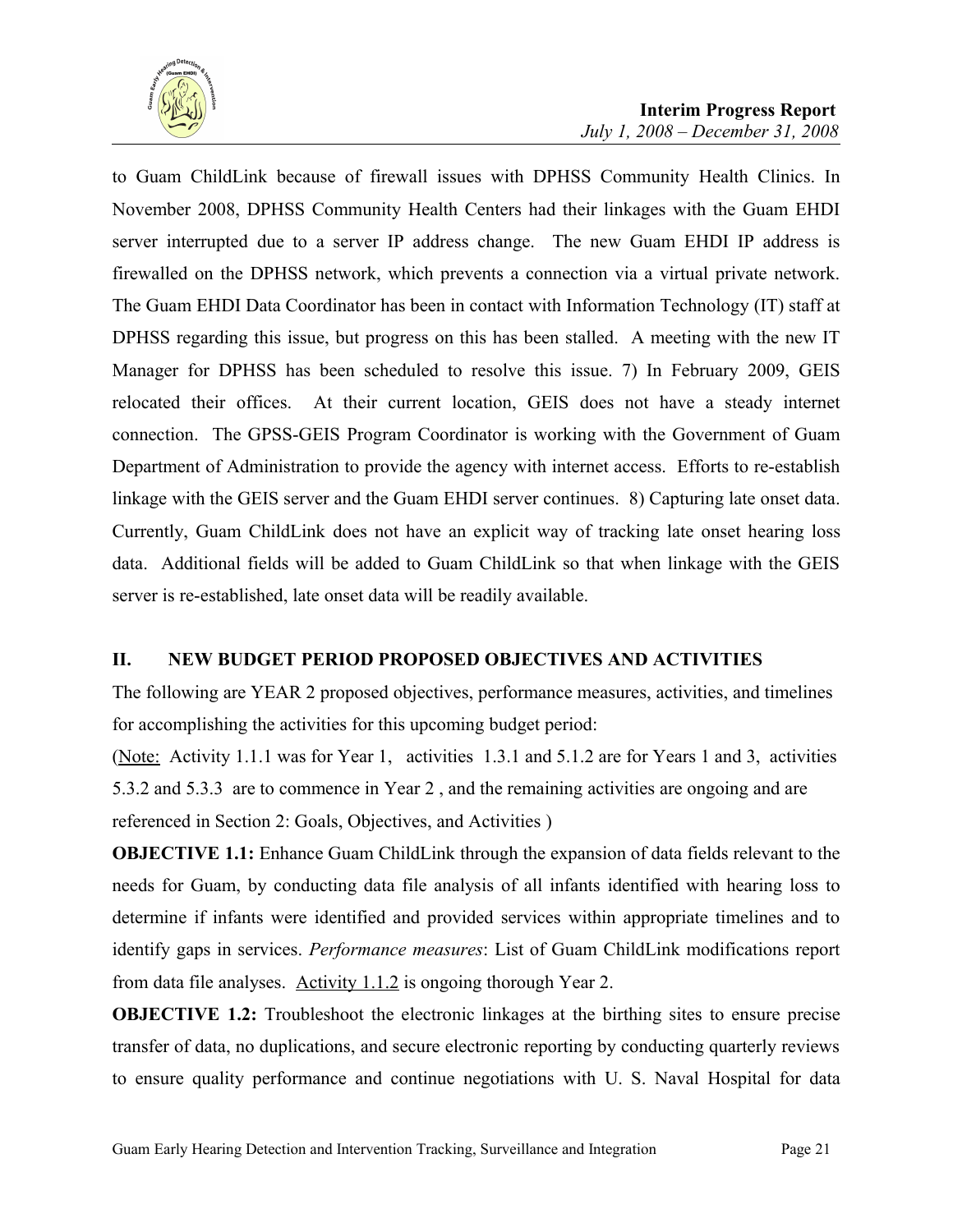

reporting. *Performance Measure:* Copies of test run files and off-island consultant's report; Offisland consultant's report of resolutions to technical difficulties and issues found from test runs. Activities 1.2.1 and 1.2.2 are ongoing thorough Year 2.

**OBJECTIVE 1.3:** By the end of Year 1, review and revise the Guam ChildLink technical manual in collaboration with all stakeholders. *Performance measures:* Acknowledgement of receipt of technical manual by all relevant sites on file with Guam EHDI. Activity 1.3.2 is to be completed 1<sup>st</sup> quarter, Year 2.

**OBJECTIVE 2.1:** Amend existing Memorandum of Agreements (MOAs) each year as needed to document any collaborative modifications for data sharing integration and improved linkage. Other data sources on Guam include: DPHSS Metabolic Screening, GPSS Division of Special Education Child Find, DPHSS MCHB Children with Special Health Care Needs, Child Care Centers, GPSS Head Start, GPSS GEIS. Guam EHDI is also collaborating with the National Association for Public Health Statistics and Information System (NAPHSIS) to support DPHSS's effort to move to an electronic birth certificate system and to explore the possibility of using a new linkage system called the State and Territory Exchange of Vital Events (STEVE) which will improve relevant data sharing integration and linkage. *Performance Measures:* Agenda and Meeting Minutes from each meeting; Plan for Electronic Linkage between Guam EHDI-ChildLink and the reporting source; Amended and new MOAs with relevant agencies. Activities 2.1.1, 2.1.2. and 2.1.3 are ongoing and are updated as needed.

**OBJECTIVE 2.2:** Develop reporting protocols at all levels where data sharing, integration and linkages exist, and initiate new protocols for newly developed linkages. Protocols for GMHA, Audiological Associates, Naval Hospital, Medical Home, and DPHSS Community Health Centers will be completed by the end of Year 1. *Performance Measures:* Developed protocols with partner agencies on file and disseminated; Project Coordinator's Interview reports and revised protocols where adjustments have be completed. Activities 2.2.1 and 2.2.2 are updates as needed thorough Year 2.

**OBJECTIVE 3.1:** Guam EHDI will continue to conduct monitoring of initial screening prior to discharge or within 1 month, to insure every infant born on Guam has a hearing screening test. *Performance measures:* Guam ChildLink bi-monthly reports indicating births on Guam and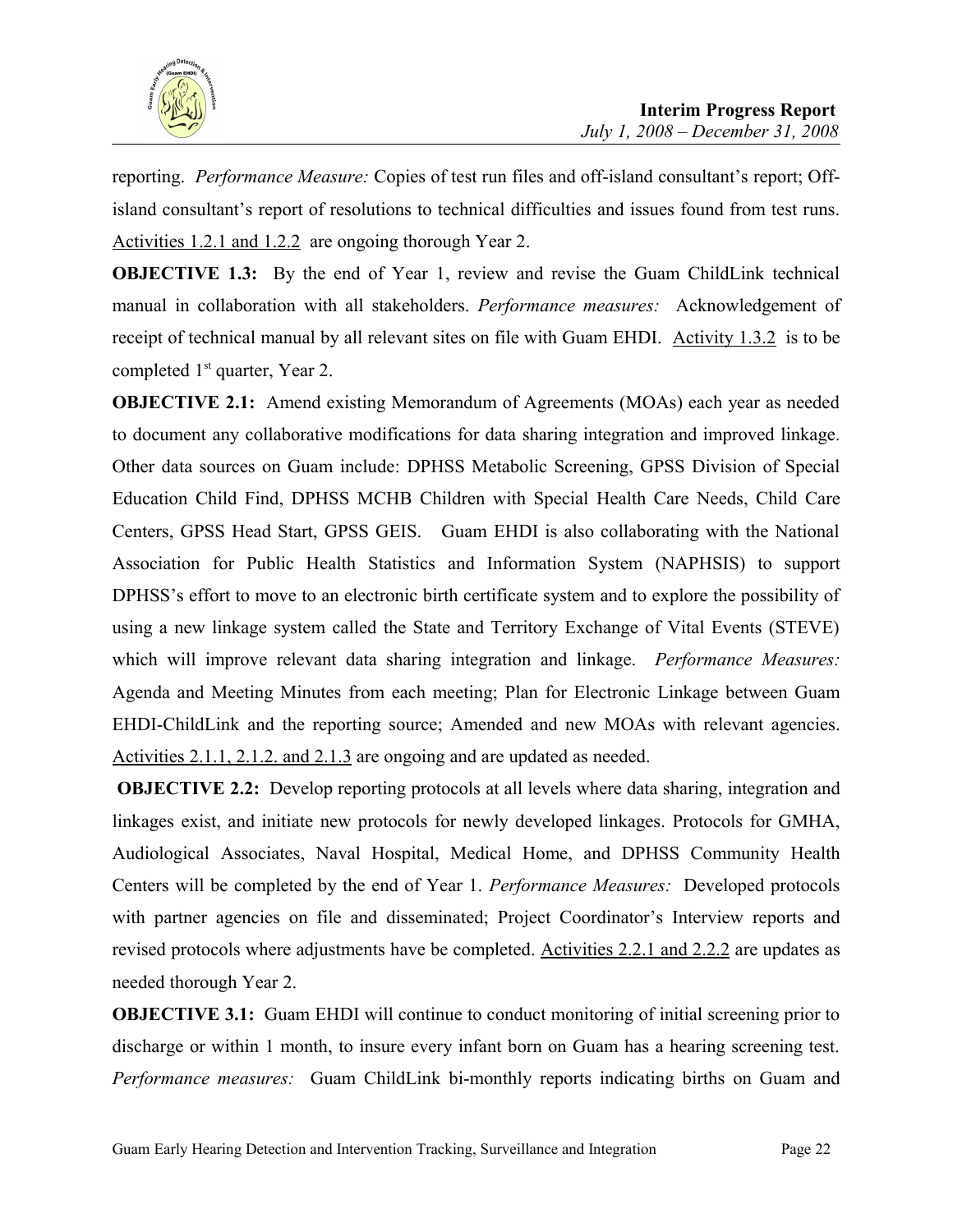

status of hearing screening by birth site; Report by Guam ChildLink on number of infants flagged who did not have an initial hearing screening completed; Hearing Technician's Report of infants transferred to GMHA. Activities 3.1.1, 3.1.2, and 3.1.3 are ongoing.

**OBJECTIVE 3.2:** While methodologies for decreasing loss to follow up at all levels continue, Guam EHDI staff will also conduct random case analyses each quarter in three categories: (1) Lost to Follow-Up Re-screening, (2) Lost to Audiological Follow Up, (3) Infants with hearing loss and not receiving early intervention services to determine gaps in service; and (4) Infants with hearing loss and receiving early intervention services to determine gaps in follow-up medical or audiometric services. *Performance Measures:* Case analyses reports, decrease in the number of infants reported as lost to follow up in all categories. List of alternative strategies for lost to follow up infants, based on what works in the Pacific and aligned with recommended strategies by HRSA. Activity 3.2.1 is ongoing thorough Year 2.

**OBJECTIVE 3.3:** Publish and disseminate an annual report of Guam ChildLink which gives both aggregate and anonymous case specific information to key stakeholders including policy makers, agency Directors Health Care professionals, and other community involved decision makers. *Performance Measures:* Meeting Minutes from Guam EHDI Advisory and a draft copy of the annual report; Final draft of the annual report is ready for dissemination and uploaded to the Guam EHDI web site; Dissemination listing of individuals/agencies; Feedback survey, data analyses of surveys, and meeting minutes from the Advisory Committee documenting feedback to be incorporated into the next annual report. Activities 3.3.3 and 3.3.4 are ongoing thorough Year 2.

**OBJECTIVE 4.1:** Guam EHDI will continue to participate in monthly National teleconference meetings to stay current in any new or modified CDC reporting requirements. *Performance Measures:* Meeting minutes from Guam EHDI staff meetings which document feedback reports and sharing with the staff from the national teleconferences; Listing of new data fields or reports available through Guam ChildLink. Activities 4.1.1 and 4.1.2 are as needed thorough Year 2.

**OBJECTIVE 4.2**: Each year review and increase options for the community and region to access relevant Guam EHDI resources, data, and materials, especially the DPHSS MCH Children with Special Health Care Needs Coordinators through the Guam EHDI website.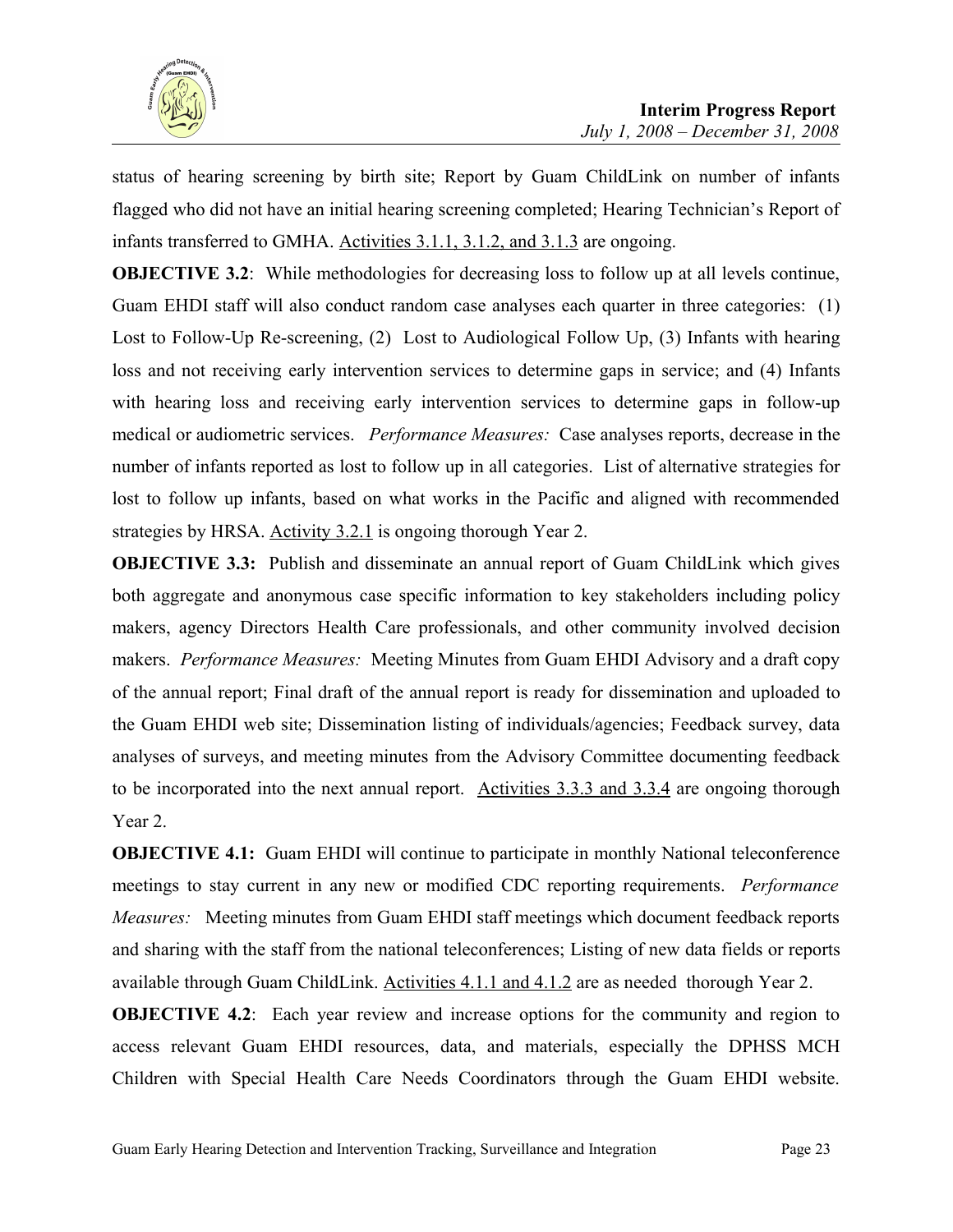

*Performance Measures*: Guam EHDI website is modified and evidence of specific changes reflected; Log sheet of dissemination of Guam EHDI publications; Worksheets developed to facilitate group review and trend analyses; Pacific EHDI meeting agenda, participants' meeting packet, and evaluation summary of meeting. Activities 4.2.1, 4.2.2, and 4.2.3 are updated as needed thorough Year 2.

**OBJECTIVE 5.1:** In Year 1, develop a plan to identify infants tested that passed hearing screening prior to discharge and later found to have a hearing loss at 3 or 4 years of age by matching Guam ChildLink data with GPSS Child Find data, GEIS data, or through the Guam EHDI Parent-to-Parent Support Group. *Performance Measures:* Procedure Plan for Matching Data with Other Agencies and List of Children with Late Onset or Progressive Hearing Loss; "Analytical Plan for improving EHDI Services Using Guam ChildLink" is developed in collaboration with relevant EHDI agencies and the Guam EHDI Advisory Committee. Activity 5.1.1 is ongoing thorough Year 2.

**OBJECTIVE 5.2:** Conduct an in-depth case analysis, quarterly, of all children found to have late onset of hearing loss and generate any gaps or weaknesses in the system which could have resulted in earlier identification and/or develop new data fields which could have resulted in earlier identification. *Performance Measures:* Case Study Report on all children born on Guam found to have late onset or progressive hearing loss. Activity 5.21 will be completed  $2<sup>nd</sup>$  quarter Year 2.

**OBJECTIVE 5.3:** Continue to document findings from yearly data analyses activities to begin the formative procedure for the development of a long term quality assurance plan for Guam ChildLink. Each year methods to improve the quality of Guam ChildLink's performance and usefulness will be reported in the Guam EHDI annual report. *Performance Measures:* First working draft of Guam EHDI Quality Assurance Plan; Complete draft of Guam EHDI Quality Assurance Plan, feedback reports from reviewers; Final copy of the QA plan is on file and disseminated to listing of individuals/agencies developed in Activity 3.3.3. Activity 5.3.2. By the 3rd quarter of Year 2, the Project Director and Project Coordinator will have a complete draft of The Guam EHDI Quality Assurance Plan ready for review. *Performance Measures and Timeline:* Complete draft of Guam EHDI Quality Assurance Plan, feedback reports from